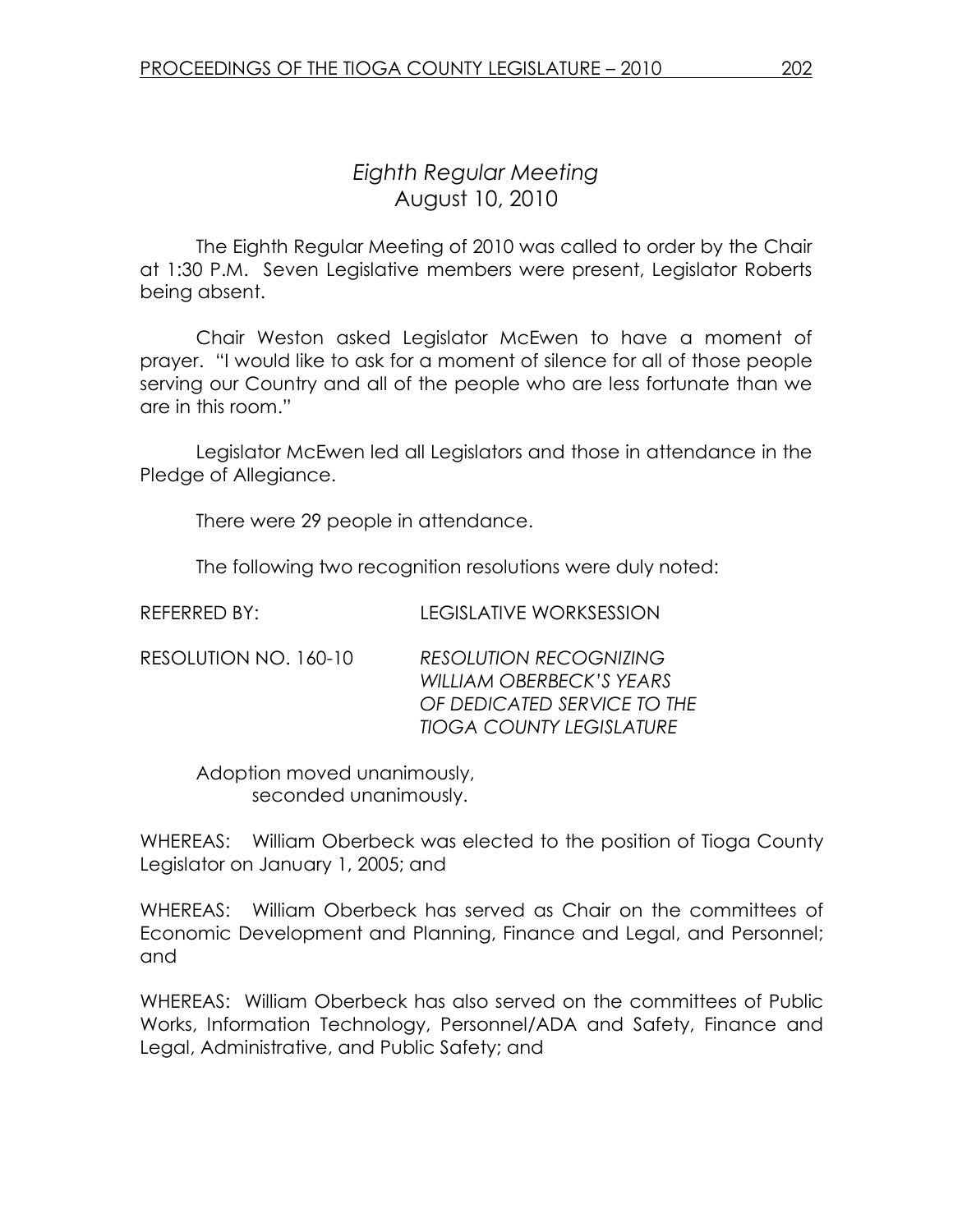WHEREAS: William Oberbeck has served on various other Boards including the Transportation Committee, Tioga County Industrial Development Agency, Cornell Cooperative Extension Board, and served as Republican Nomination Majority Leader; and

WHEREAS: William Oberbeck has been extremely dedicated and loyal in the performance of his duties and responsibilities over the past five years to the Tioga County Legislature. He has earned the respect of his colleagues and peers throughout Tioga County; and

WHEREAS: Mr. William Oberbeck resigned from his position as Legislator on August 1, 2010; therefore be it

RESOLVED: That the Tioga County Legislature, on its own behalf, as well as on behalf of the citizens of Tioga County, express sincere gratitude to William Oberbeck for over five years of dedicated and loyal service to the residents of Tioga County; and be it further

RESOLVED: That this resolution be spread upon the minutes of this meeting and a certified copy be presented to this outstanding Legislator, William Oberbeck.

### CARRIED UNANIMOUSLY

REFERRED TO: PUBLIC WORKS COMMITTEE

RESOLUTION NO. 161-10 RESOLUTION RECOGNIZING JOAN NUZZO'S 15 YEARS OF DEDICATED SERVICE TO TIOGA COUNTY

> Adoption moved unanimously, seconded unanimously.

WHEREAS: Joan Nuzzo was appointed to the position of Temporary Cleaner I on December 13, 1994; appointed to Permanent Cleaner I on June 26, 1995; appointed to Cleaner II (this position is where she completed her appointment) on January 1, 1998; and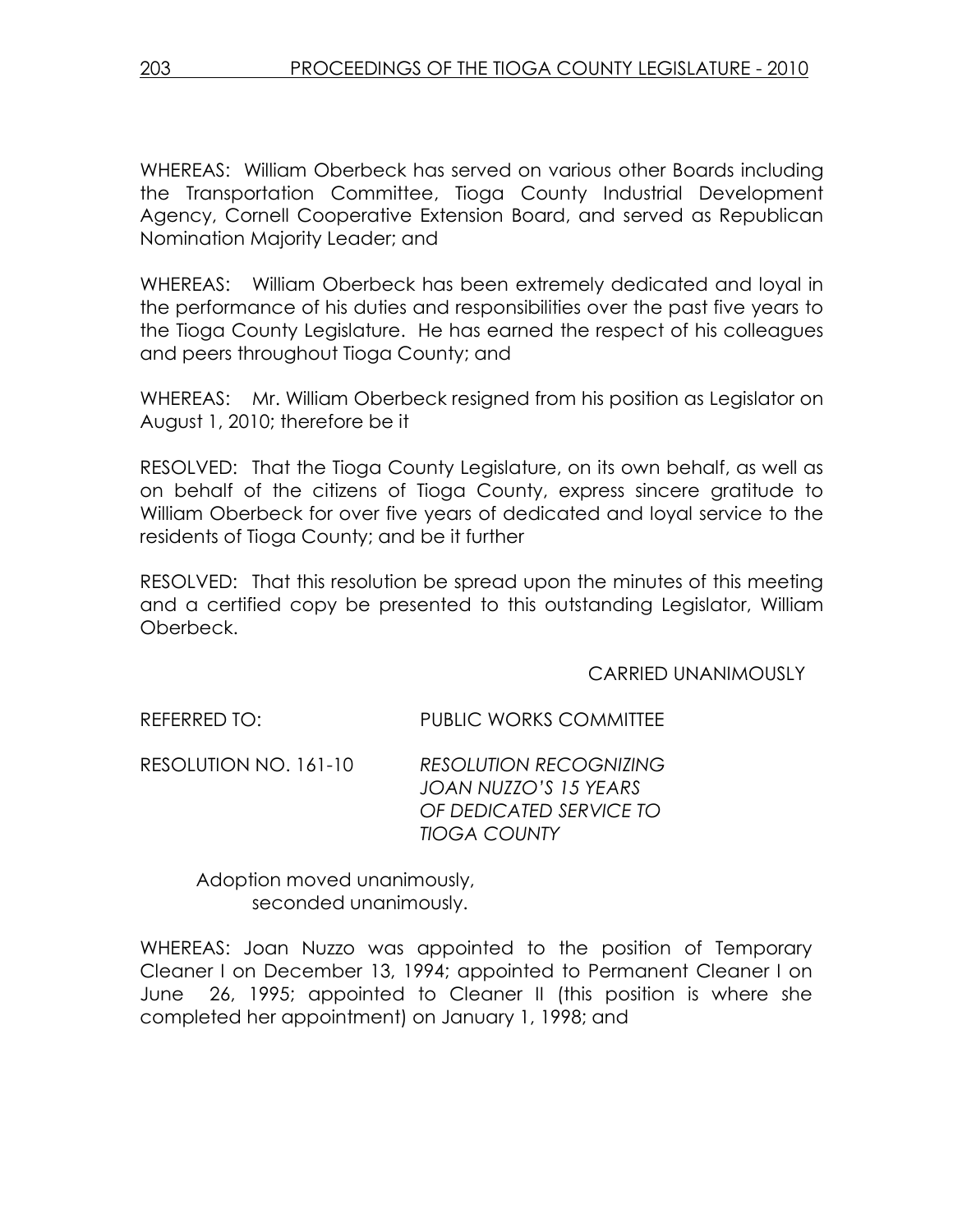WHEREAS: Joan Nuzzo has been extremely dedicated and loyal in the performance of her duties and responsibilities during the past 15 years to the department of Public Works/Buildings & Grounds. She has earned the respect of her colleagues and peers throughout Tioga County; and

WHEREAS: Ms. Nuzzo retired on July 1, 2010; therefore be it

RESOLVED: That the Tioga County Legislature, on its own behalf, as well as on behalf of the citizens of Tioga County, express sincere gratitude to Joan Nuzzo for her 15 years of dedicated and loyal service to the residents of Tioga County; and be it further

RESOLVED: That this resolution be spread upon the minutes of this meeting and a certified copy be presented to this outstanding employee, Joan Nuzzo.

#### CARRIED UNANIMOUSLY

The following two Proclamations were duly noted:

### PROCLAMATION

WHEREAS: New York's children need the emotional and financial support of both parents, as well as the support of their extended families and the community, in order to grow into healthy, productive adults; and

WHEREAS: New York State is committed to promoting the health and well-being of all of its children by ensuring that parents pay child support on a regular and timely basis; and

WHEREAS: Prior to 1975, child support enforcement was primarily accomplished in the private sector through civil actions by private attorneys; and

WHEREAS: The public sector of Child Support Enforcement was established in 1975 under Title IV-D of the Social Security Act, making child support enforcement a joint federal, state and local partnership in order to ensure that children are financially supported by both parents. In addition to the efforts made by the public sector, private attorneys still continue to play an active role in child support enforcement; and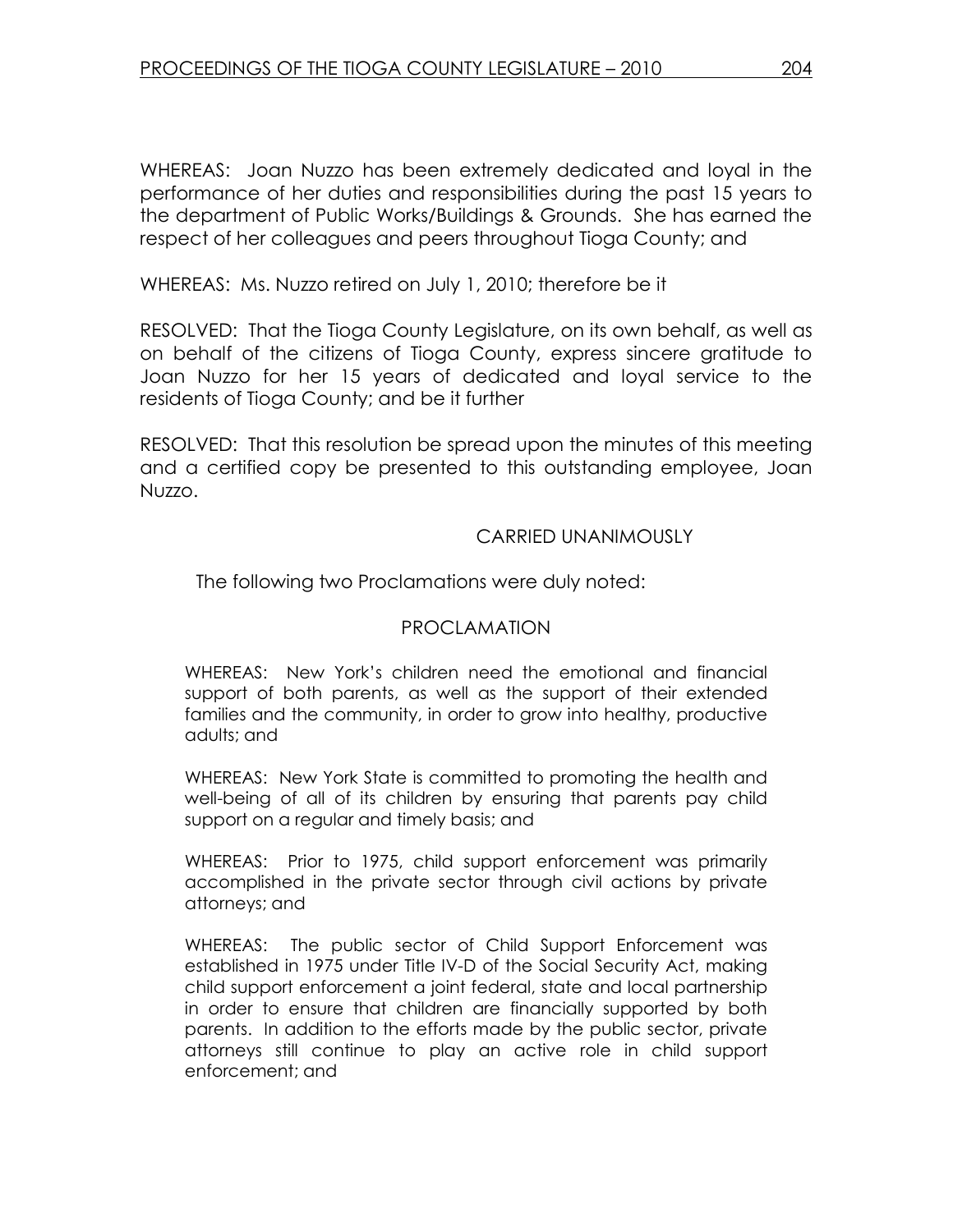WHEREAS: In 2009, New York State child support program served more than 1 million children and collected over \$1.7 billion dollars in child support; and

WHEREAS: In 2009, Tioga County collected over \$5.3 million dollars in child support; now therefore

THE TIOGA COUNTY LEGISLATURE does hereby Proclaim August 2010 to be

#### Child Support Enforcement Month

in Tioga County and salute those parents who support their children and honor the child support enforcement professionals in our community and throughout New York State.

> 2010 PROCLAMATION National Alcohol and Drug Addiction Recovery Month

WHEREAS: Prevention, treatment and recovery efforts improve the community's welfare and provide renewed outlook on life for those who, along with their family and friends, struggle with substance use disorders; and

WHEREAS: In 2008, 23.1 million people aged 12 or older in the United States needed treatment for a substance use disorder, and 20.8 million did not receive it; and

WHERAS: Substance abuse negatively affects children, families and loved-ones and takes a great toll on our society economically and in terms of mental health and safety; and

WHEREAS: Studies have indicated that 8.9 percent of people who made an effort to get treatment , but did not receive it, were concerned that receiving treatment might cause neighbors and community members to have negative opinions of them; and

WHEREAS: Fear, stigma and economics continue to be barriers to seeking help for an addiction; and

WHEREAS: Tioga County Council on Addiction and Substance Abuse provides prevention, education, advocacy, early intervention and referral services for individuals, friends or family members who are living with a substance abuse disorder; and

WHEREAS: Tioga County Department of Mental Hygiene remains prepared to provide treatment for Tioga County Citizens who choose to work toward recovery for a substance use disorder; and

WHEREAS: Such education and raising awareness is essential in overcoming misconceptions and achieving long-term recovery; and

WHEREAS: To help achieve this goal, the US Department of Health and Human Services, the Substance Abuse and Mental Health Services Administration, the White House Office of National Drug Control Policy, the New York State Office of Alcoholism and Substance Abuse Services, and the Tioga County Department of Mental Hygiene invite all Tioga County residents to participate in the 21<sup>st</sup> anniversary of National Alcohol and Drug Addiction Recovery Month; therefore be it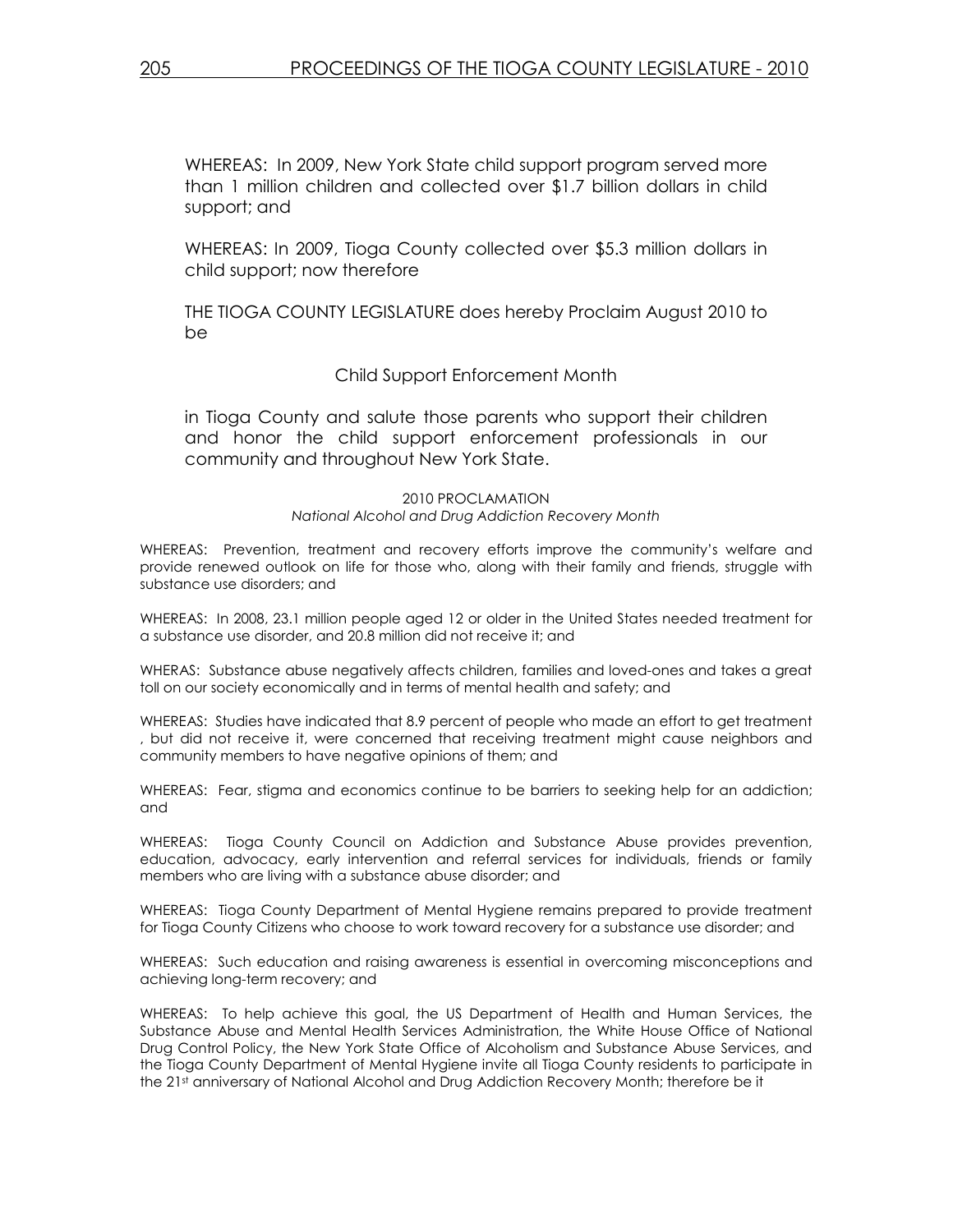RESOLVED: That the Tioga County Legislature hereby asks all residents of our county to join in declaring September 2010 as

National Alcohol and Drug Addiction Recovery Month

in the County of Tioga, NY.

 Tom Emnett had privilege of the floor. "I would like to take this opportunity first to thank you for giving me the opportunity and secondly to talk about the resolutions that are in the package dealing with the benefits to Tioga County retirees. To begin with I would like to correct some misconceptions that apparently were said at last Thursday's workshop and were in a newspaper article by Matt Hicks in the Morning Times. The history of this resolution as far as our Association goes, Bethany informed Kathy Roush and I that there were some changes to the retirees benefit that the Personnel Committee was considering last April. We responded to that meeting with some suggestions. Nothing further was heard until the week before the Legislative workshop when both Kathy and I received e-mails from Bethany with a summary of what these resolutions were. I was on vacation at the time and when I returned I wrote a letter to each of the Legislators concerning these changes.

 "The article indicated that we had input and were part of the plan developing these resolutions and I think that was very misleading. We were given a set of proposals by the Personnel Department. We have never met with the Legislature or any committee of the Legislature to discuss this, and we certainly have not been part of any development of how the resolutions came about. We have only responded to what we have been presented with.

 "Today I would like primarily to address the issues concerning the Medicare Part B reimbursement. I also understand at the workshop that it was stated that this was not even a benefit until 1994. I believe that is incorrect. The Medicare Part B benefit was originally established when the County was part of the State Insurance Plan and that was part of the State Insurance Plan. When the County left the State Insurance Plan and developed their own insurance plans, and I think it was in the mid 60s, the County continues with the Part B reimbursement, so this has been in effect since the County left the State Insurance Plan. The 1994 resolution that was referred to simply took spouses of retirees off the reimbursement. Prior to 1994 if you were a retired employee and your spouse was not a retired County employee, the spouse was also receiving the benefit. In 1994 the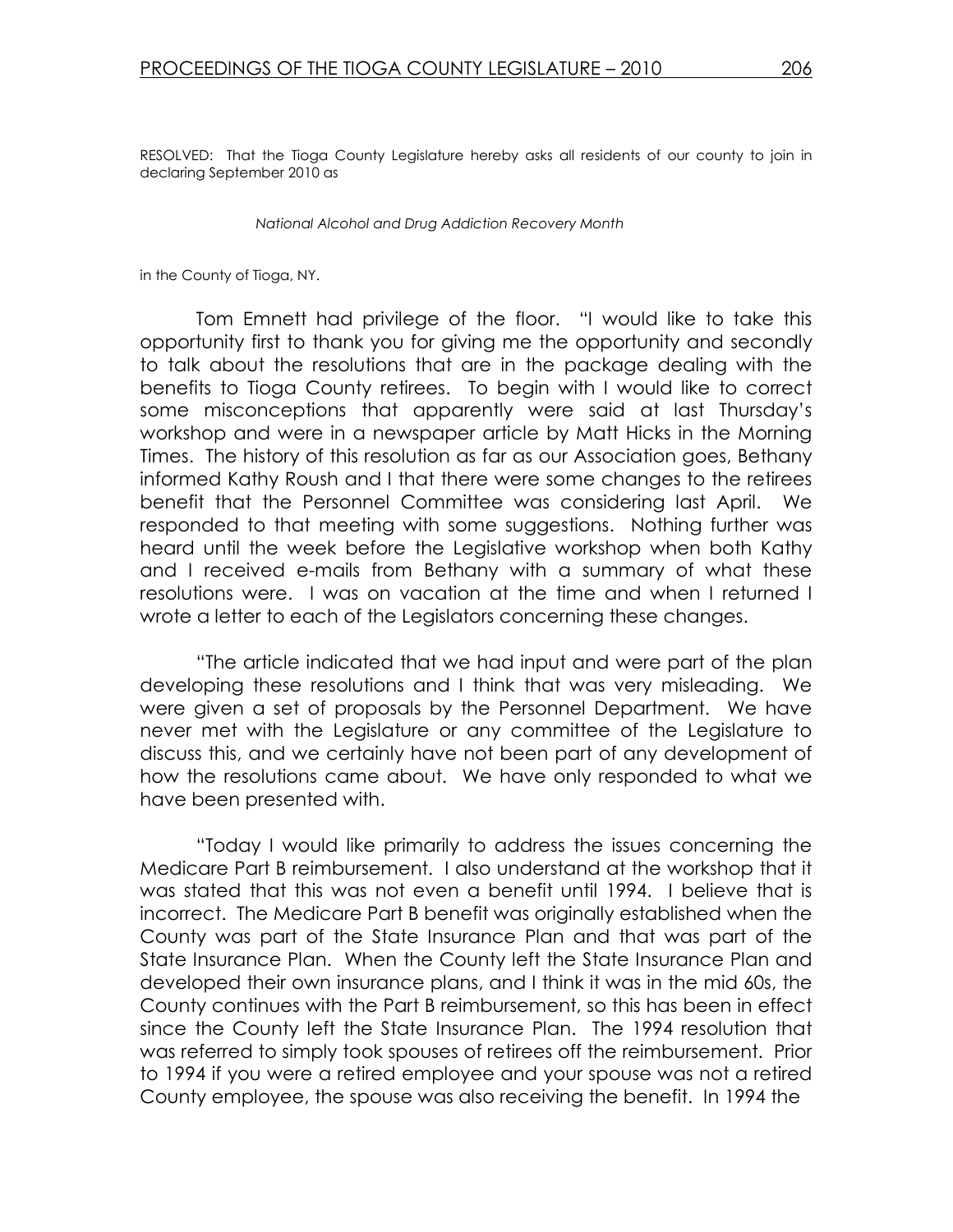County changed that so that only the retired employee received the benefit.

 "Our Association feels that this benefit should remain intact without a change or a cap. In response to some questions that I asked of Amy Poff, she advised me that there were 119 retirees receiving Part B reimbursement for a total yearly cost of \$137,659 per year. This is less than two one-hundredths of a percent of the total County budget. The effect that the change has on the County budget by changing the Part B reimbursement is minuscule, but the effect that it has on the retired employees can be significant. I would like to read to you an e-mail I received from one of our members.

 "This member says I would like to go on record as stating that I am opposed to limiting the Medicare Part B to people who retired and under 65 be capped. As I stated before, it will possibly force some of us to apply for special needs Medicaid programs in which a State and County would end up paying for the Medicare Part B premium anyways and they would gain very little by doing this. Also taking the extra monies out of our pension may force those of us who have low pensions to go on services that I personally would prefer not to do. I have always paid my own bills and tax responsibilities, and I would be forced to possibly have to use these services such as food stamps, HEAP, etc. In my opinion this does not reflect very well on the past promises made by our employer to have the retired employees possibly have to go on some form of assistance to meet their needs when they originally worked for these services and they were supposed to be provided to them as a result of the faithful years of service."

 "As I told you in my letter, a survey of our members showed that over 40% last year were over 66 and a third of the members who responded had a State pension of less than \$10,000 a year and a comparable social security benefit of less than \$10,000 a year. To these people the Part B reimbursement is a significant part of their income. For those who turn 65 prior to 2010, this amounts to \$1,150 per year. Reimbursement of the Part B charge allows them to use their other funds on other expenses that continue and increase including their contributions to the health insurance, which we doubled last year. These retirees worked for the County when salaries were far less than private industry and one reason they stayed was the benefit they would receive upon retirement. The County has reaped their share of this bargain through all the years of work that have been provided. It is now up to the County to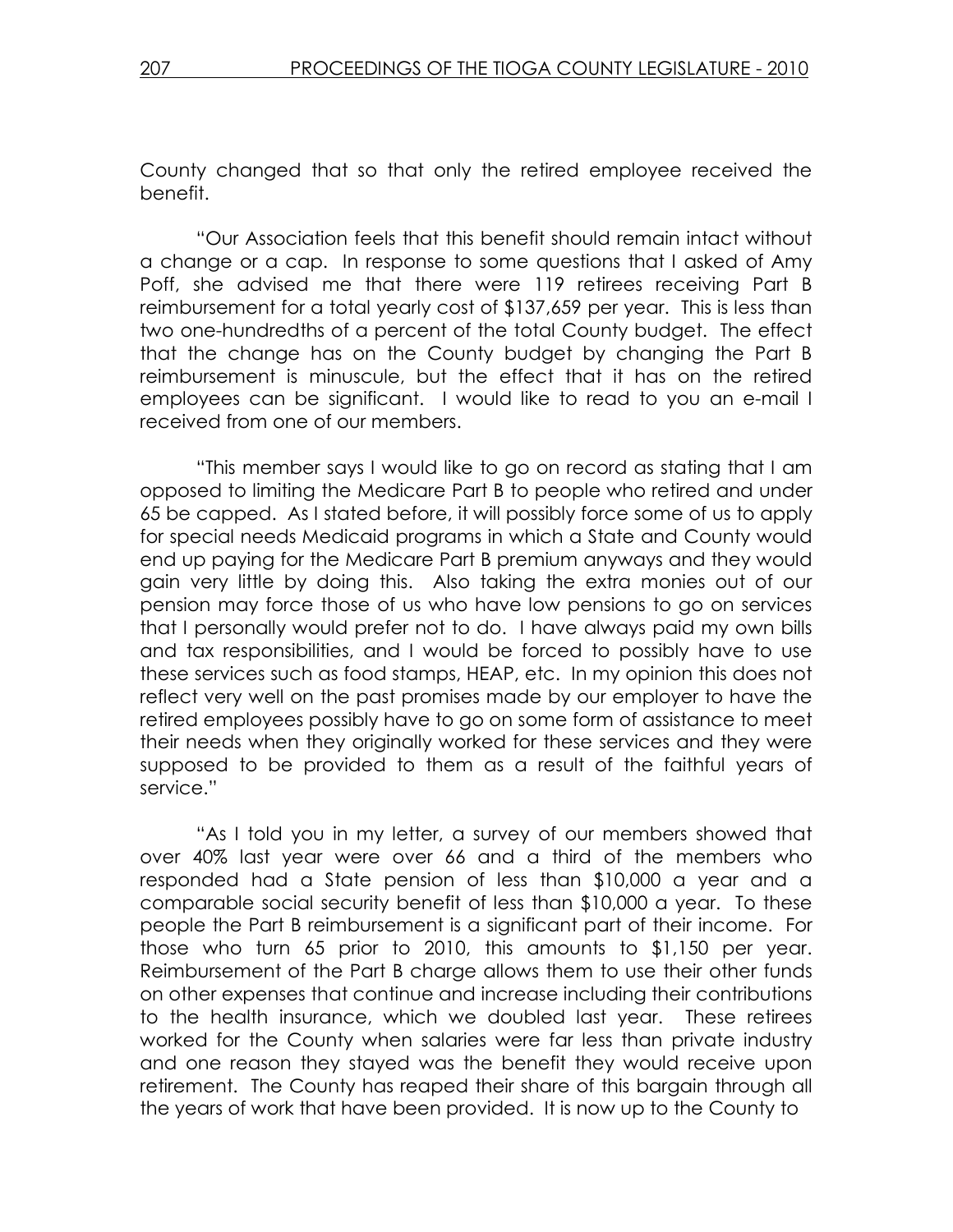continue to allow retired employees to reap their share of the bargain by continuing the Medicare Part B reimbursement unchanged. We hope that you will table this resolution, I think it is resolution number 26 or page 26, and give us an opportunity to meet with you to discuss these resolutions at your convenience. Once again I thank you for the opportunity to speak."

 Chris Bonner had privilege of the floor. "You know it is nice to get up here to say once in a while at these meetings the Republicans are doing well, everything is great in the Country, but you know I would be a liar. This Country is on the verge of destruction and we have these incompetents in the Democratic and the Republican Party, hey they all take their shares. They are all supporting this Country. Your jobs are moving overseas. They are not lost. Nobody lost them. They were encouraged to move overseas through tax deductions. We will give you tax credits, that is how the governments control us. The Federal and the State, we are going to give you tax credits and we all go out and we buy solar, which was a big flop. We go out and build greenhouses, which was a big flop, and we are still doing this stuff.

 "Now, we got laws coming down here and they say nobody gives you any money to enforce these laws, they are mandates. They are not mandates. Tell them no, we are not going to do it. Now look at this one here, it is called the Leandra's Law. What does it do? If you get alcohol on your breath you will not be able to start your car. All you have to do is call your friend, hey start this up for me, and they will blow into it and start it up for you. Do you know they can take your numbers for your credit cards if they have an FID chip in them. Standing right there if I had that gadget and you had them in your pocket I can get it right from here, but I am going to tell you how to foil them. You wrap your credit card, anything with an ID chip, and you wrap it with aluminum foil and they will not be able to get it, and it is only going to cost you maybe half a cent.

 "Now these laws are coming down here. There is always going to be, always going to be a wiz out there that is going to bypass this stuff. Just look at these here students and they get these people who are in the Federal Government that are on these here computers, do not know how they do it, and they are getting all this information. Now if you invented it, somebody else will counteract it. Laws, we had one here in New York, they want you to buy these here fluorescent lights. They are loaded with mercury. They tell you mercury is bad for you, but they want you to put them in your sockets up there, to put them on and it goes on ladies and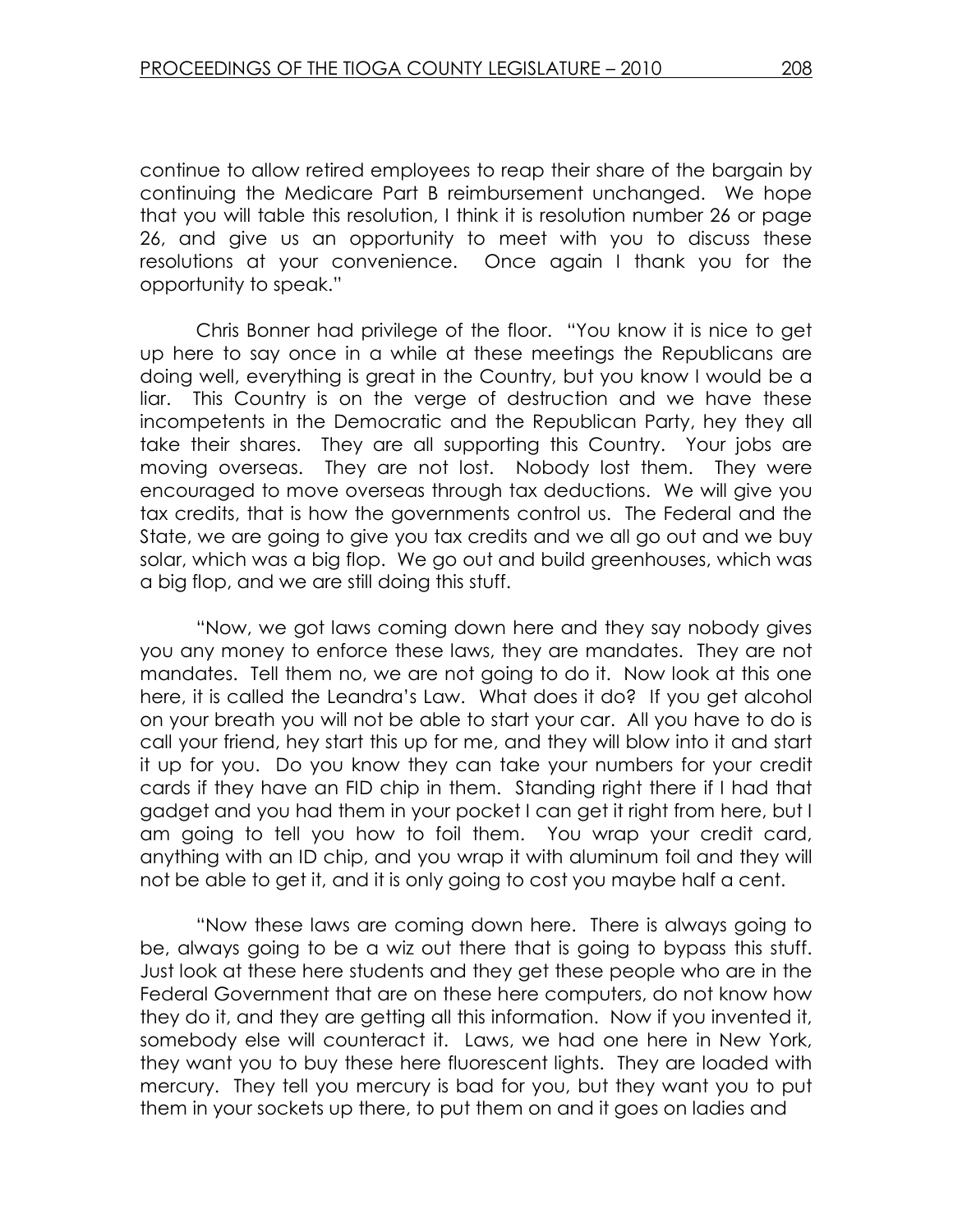gentleman. There is one out there if you do not sign your driver's license they are going to take your organs. They do not tell you. Maybe this is one of the reasons why they are putting all this stuff on us. Ladies and gentlemen educate yourself, find out what is going on.

 "We had a football game here this week, I think it was 80 or 90 degrees and they are playing football. Romans, the Romans did this. The politicians in Rome. Hey we will give them bread and circuses. The circuses was when the gladiators went death to death out there on a Sunday afternoon and the bread was welfare checks. We got it today, it is called welfare checks and sports."

 Joe Albrecht had privilege of the floor. "I would like to thank the Legislature for this opportunity. This is kind of a disjointed presentation today. I will do better in the future. We have experienced recently an oil spill in the Gulf of Mexico. To me it is a unique situation that the entities that control and govern our lives could not calculate the volume of fluid released from a major pipe with known characteristics of the liquid and a known pressure. I am not an engineer, but I think I can find one who can discuss for me the flow of material from a measured volume under a particular pressure. This will become significant shortly.

 "Water vapor is the primary greenhouse gas, carbon dioxide, methane, and nitrous oxide follow that. Hydrogen, carbon, and nitrogen by themselves do not add significantly to the effect of greenhouse gases, but if you add oxygen, hydrogen becomes water, carbon becomes carbon dioxide, and nitrogen becomes nitrous oxide, all three of which are significant greenhouse gases. Is oxygen the culprit? Should we limit the amount of oxygen that is available in the atmosphere? Just a little food for thought.

 "Methane which is made up of one atom of carbon and four of hydrogen combines with oxygen to release two molecules of water vapor and one of carbon dioxide. The sources of methane include humans, bovines, landfills, volcanoes, Trenton black river, and the Marcellus Shale, and the question becomes should the people who are given responsibility for controlling our lives be expected to explain how some of these relationships occur within 2000 page documents that suggest that they are all knowing and ever wise, and I wonder about that. I may be the only one ignorant enough not to accept exactly what the powers that be suggest that I should accept, but ignorance bothers me. We are all to look forward to carbon foot prints, carbon credits, tree planting offsets,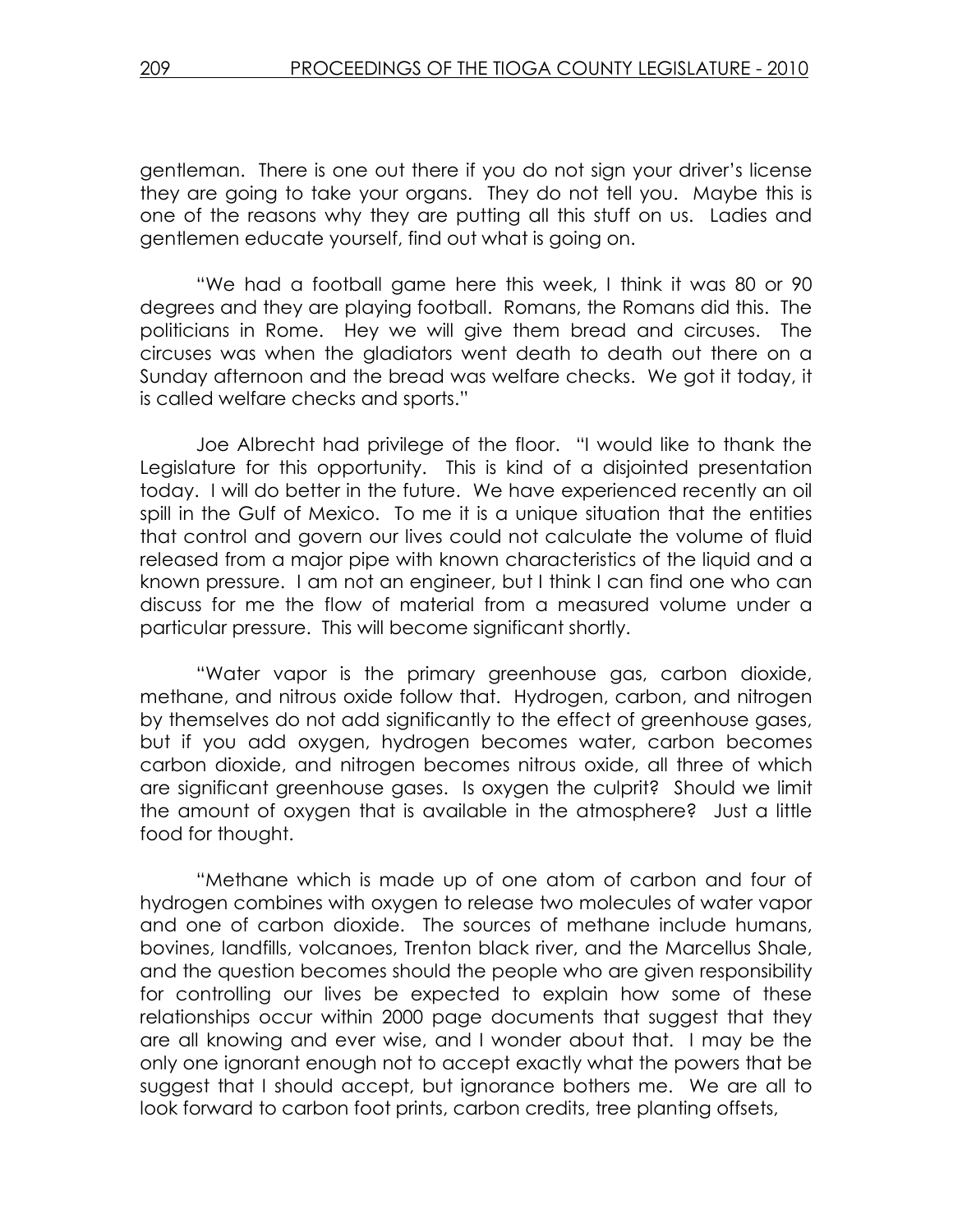and so forth, and I just wonder if under these conditions that this type of legislation should be allowed to happen, and also on that basis I emphasize with you ladies and gentlemen for accepting the responsibilities that you do. Thank you very much."

 Dave Ketchum had privilege of the floor. "My first topic is elections. I have been doing it about the same way all my life. Those of us that look know that we can and should be doing better. There are some thoughts about something called IRV that is being thought about around New York City and if they could do it the rest of us will be expected to. IRV lets you vote for who you most like and also if you do not get the one you most like who is your second choice, things like that. IRV for the voter is a fine thing. Then we go look behind the scenes as the vote counter. The rules for vote counting do not permit the counter to look at all that the voter wrote and that is all that is worth saying here, but I will happily talk in more detail with anybody that wants to talk in more detail.

 "My other topic is road destruction or really destruction of our vehicles by mismanaged roads. For it seems like a week or so that the South end of the bridge they dug up part of the road enough to hurt most anybody's car. Their contract should never have permitted having an important bit of road like that bridge to be in that much trouble for as long as it was. I do not know who had the contract, but that kind of contract should never permit that kind of mismanagement of the work. Thank you."

The list of audited bills was submitted and is summarized as follows:

| Code  | Description                       | Equipment | Expense   |
|-------|-----------------------------------|-----------|-----------|
| A1010 | Legislative Board                 |           | 581.48    |
| A1165 | District Attorney                 |           | 3,717.77  |
| A1170 | <b>Public Defender</b>            |           | 4,542.04  |
| A1172 | <b>Assigned Counsel</b>           |           | 37,000.00 |
| A1185 | <b>Medical Examiners/Coroners</b> |           | 3,475.00  |
| A1325 | <b>Treasurer</b>                  |           | 107.25    |
| A1355 | Assessments                       |           | 4,510.13  |
| A1410 | County Clerk                      |           | 1,166.41  |
| A1411 | Department of Motor Vehicles      |           | 405.55    |
| A1420 | Law                               |           | 3,477.90  |
| A1430 | Personnel                         |           | 1,540.70  |
| A1450 | <b>Elections</b>                  | 1,120.24  | 5,936.90  |
| A1460 | Records Management                |           | 301.49    |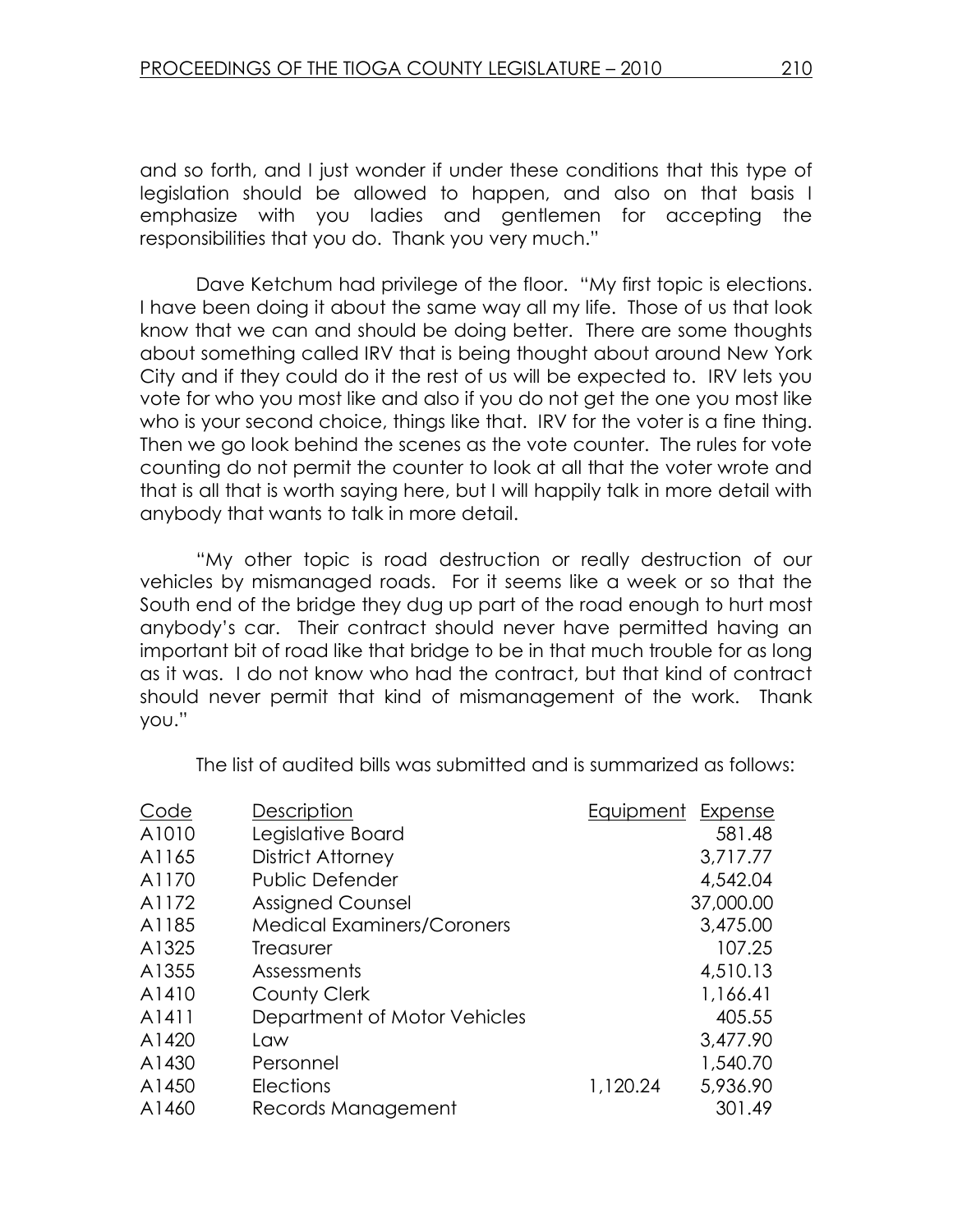| A1460.41 | Records Management                        |          | 27,820.27  |
|----------|-------------------------------------------|----------|------------|
| A1490    | <b>Public Works Administration</b>        |          | 36.33      |
| A1620    | <b>Buildings</b>                          |          | 63,546.50  |
| A1680    | Information Technology                    |          | 9,495.56   |
| A2490    | <b>Community College Tuition</b>          |          | 194,785.61 |
| A2960    | Education of Handicapped Children         |          | 406,645.31 |
| A3020    | Public Safety Comm E911 System            |          | 5,853.52   |
| A3110    | <b>Sheriff</b>                            | 35.74    | 19,737.03  |
| A3140    | Probation                                 |          | 84.79      |
| A3142    | Alternatives to Incarceration             |          | 2,033.15   |
| A3146    | Sex Offender Program                      |          | 8,766.67   |
| A3150    | Jail                                      |          | 58,087.11  |
| A3315    | Special Traffic Programs                  | 927.00   | 5,009.00   |
| A3410    | Fire                                      |          | 1,934.77   |
| A3552    | EMO Grant-SHSP C837970                    | 3,610.08 |            |
| A3640    | <b>Emergency Mgmt Office</b>              |          | 329.20     |
| A3641    | <b>Emergency Mgmt Grant Program</b>       | 8,102.00 |            |
| A4010    | <b>Public Health Nursing</b>              |          | 51,093.26  |
| A4011    | <b>Public Health Administration</b>       |          | 17,375.52  |
| A4012    | <b>Public Health Education</b>            |          | 6,517.97   |
| A4042    | Rabies Control                            |          | 837.00     |
| A4044    | Early Intervention                        |          | 72,147.88  |
| A4053    | <b>Preventive/Primary Health Services</b> |          | 134.38     |
| A4054    | <b>Preventive Dental Services</b>         |          | 570.11     |
| A4062    | Lead Poisoning Program                    |          | 87.55      |
| A4064    | <b>Managed Care-Dental Services</b>       |          | 21,662.54  |
| A4070    | Disease Control                           |          | 4,247.50   |
| A4090    | <b>Environmental Health</b>               |          | 9,085.95   |
| A4210    | Alcohol and Drug Services                 |          | 6,806.07   |
| A4211    | Council on Alcoholism                     |          | 21,122.66  |
| A4309    | Mental Hygiene Co Admin                   |          | 10,100.49  |
| A4310    | <b>Mental Health Clinic</b>               |          | 24,303.98  |
| A4315    | <b>Mental Retardation</b>                 |          | 621.24     |
| A4320    | <b>Crisis Intervention Services</b>       |          | 18,446.98  |
| A4321    | Intensive Case Management                 |          | 3,266.16   |
| A4333    | Psycho Social Club                        |          | 39,170.25  |
| A6010    | Social Services Administration            |          | 188,598.68 |
| A6141    | <b>Energy Crisis Assistance Programs</b>  |          | 32,987.72  |
| A6422    | Economic Development                      |          | 246.70     |
| A6510    | Veterans' Service                         |          | 125.00     |
| A6610    | Sealer Weights/Measures                   |          | 393.56     |
| A7310.41 | Youth Programs, Refundable                |          | 19,618.68  |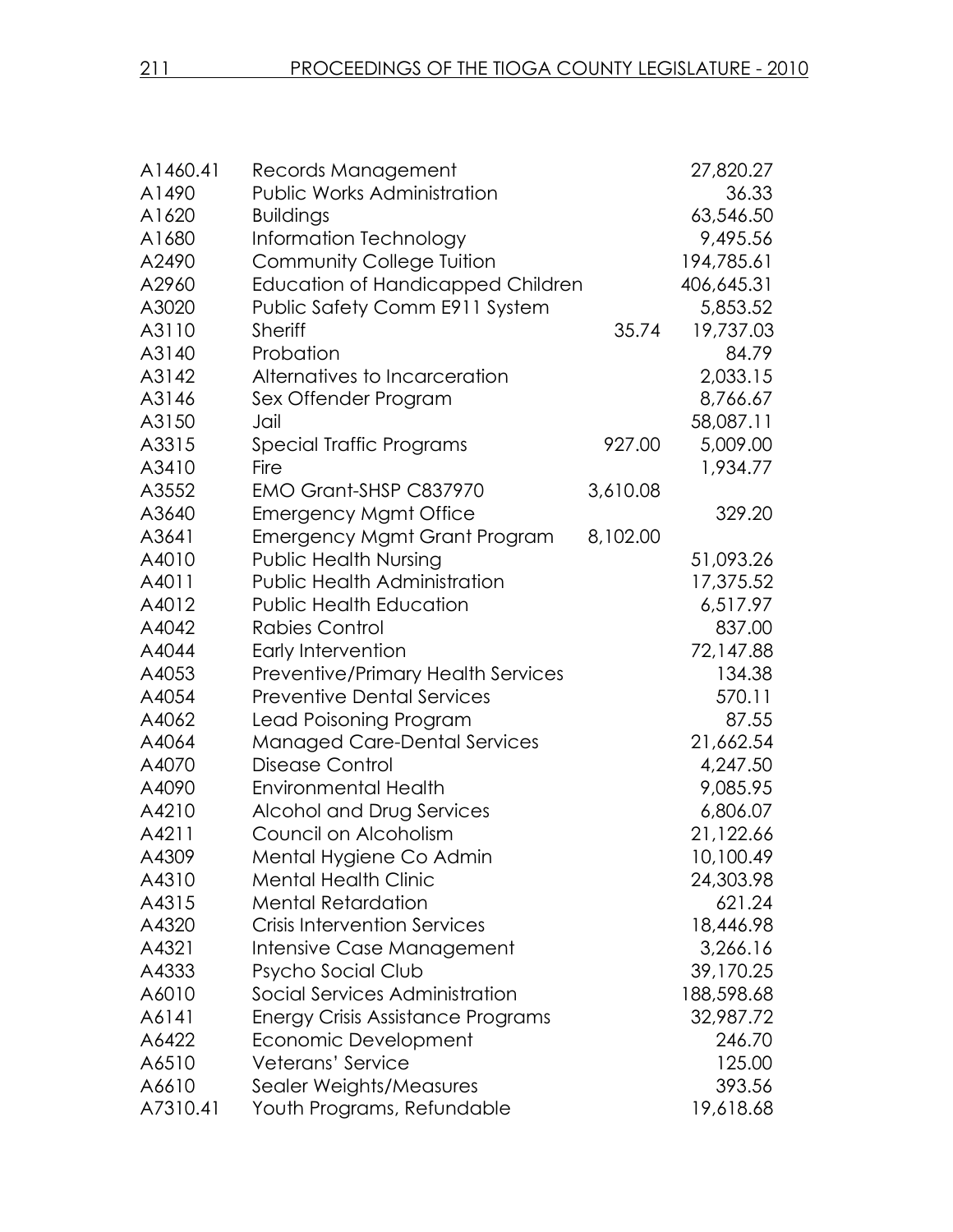| A8020                | Planning                        | 256.54         |
|----------------------|---------------------------------|----------------|
| A9060                | <b>Health Insurance</b>         | 1,537.34       |
|                      | <b>SOLID WASTE FUND</b>         | 90,056.98      |
|                      | <b>COUNTY ROAD FUND</b>         | 31,367.23      |
|                      | <b>SPECIAL GRANT FUND</b>       | 29,409.72      |
|                      | <b>CONSOLIDATED HEALTH FUND</b> | 92,237.25      |
| <b>CAPITAL FUND</b>  |                                 | 308,649.08     |
|                      | <b>LIABILITY INSURANCE FUND</b> | 198.25         |
| <b>WORKERS' COMP</b> |                                 | 2,500.00       |
| <b>GRAND TOTAL</b>   |                                 | \$1,990,502.72 |

Legislator McEwen made a motion to approve the minutes of July 8, and 13, 2010, seconded by Legislator Monell, and carried.

 Chair Weston appointed Legislator Mike Roberts the Republican Majority Leader for the remainder of 2010 to replace Legislator Will Oberbeck.

Committee meeting reports are on file in the Legislative Clerk's Office and may be procured there by any interested person.

| REFERRED TO: I        | ED&P COMMITTEE                                                            |
|-----------------------|---------------------------------------------------------------------------|
| RESOLUTION NO. 162-10 | APPROVAL OF THE SUSQUEHANNA<br>HERITAGE AREA MANAGEMENT PLAN<br>AMENDMENT |

 Adoption moved by Legislator Sullivan, Seconded by Legislator McEwen.

WHEREAS: Tioga County Planning and Tourism have been participating for the past two years with the Broome County Department of Planning and Economic Development in conjunction with the Susquehanna Heritage Area Commission & Advisory Board in a study that recommends the Susquehanna Heritage Area boundary be expanded from its current scope of just Binghamton, Johnson City and Endicott to the entirety of Broome and Tioga Counties; and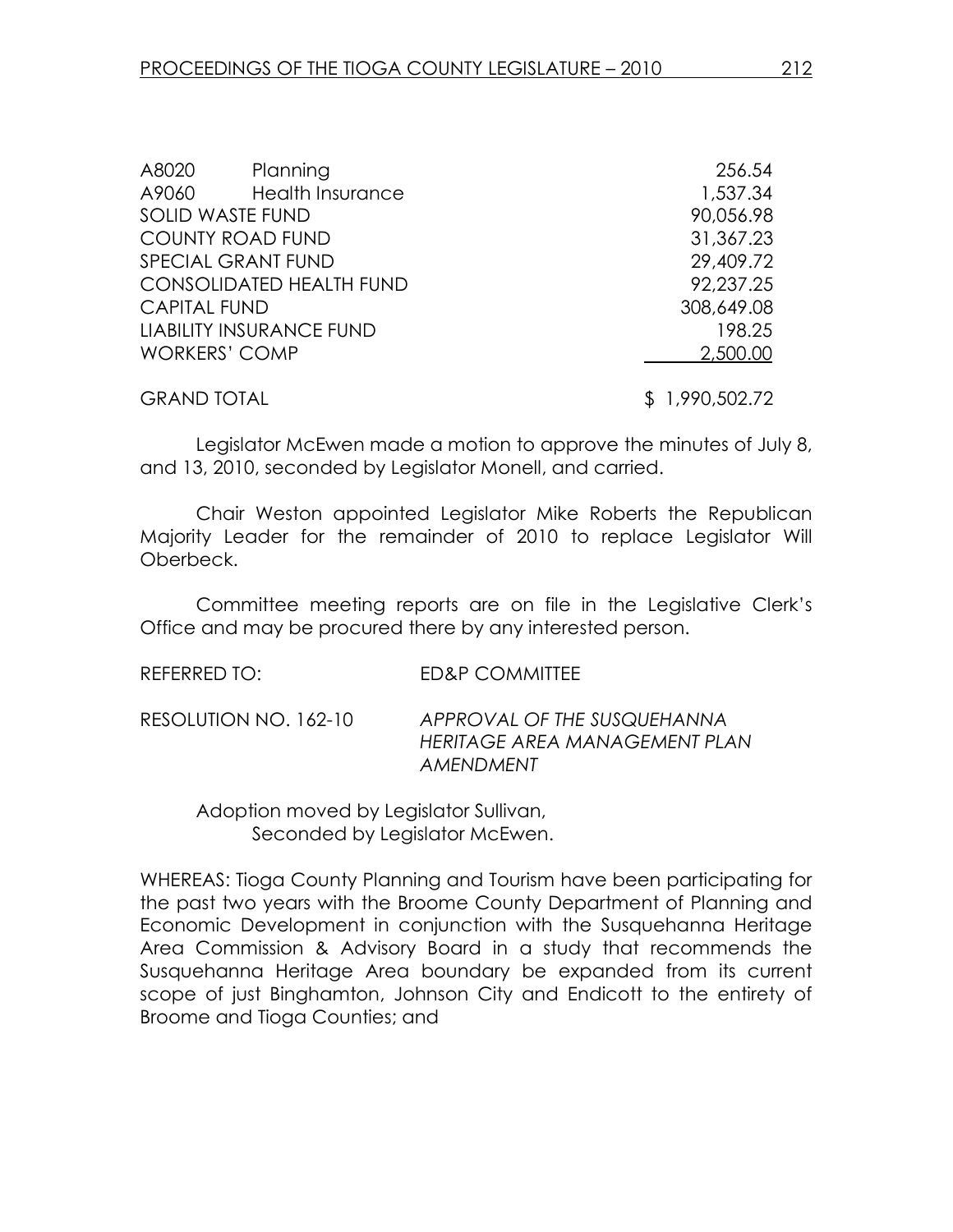WHEREAS: This plan called the Susquehanna Heritage Area Management Plan Amendment, which was created pursuant to Section 35.05 of the Parks, Recreation and Historic Preservation Law of New York State, is in its final draft form and ready for approvals; and

WHEREAS: The Final Susquehanna Heritage Area Management Plan Amendment (Final Amendment) builds and expands upon previous planning efforts implemented since the Susquehanna Heritage Area was first recognized by the New York State Legislature in 1982; and further identifies means to promote and develop the historic, cultural, recreational, and natural resources of a geographically expanded Susquehanna Heritage Area, which is proposed to encompass Broome and Tioga counties as the recommended boundary as Broome and Tioga counties are considered to be integral to telling the story of the Susquehanna Heritage Area; and

WHEREAS: The Final Amendment identifies a series of strategies and partnerships for communities in Broome and Tioga counties for the preservation, education, recreation, and economic revitalization of their unique resources and for the implementation of programs and projects with technical support from the New York State Heritage Area Program; and

WHEREAS: With no objection from Tioga County, the Broome County Legislature declared itself Lead Agency through resolution 09-552 enacted November 30, 2009 pursuant to Article 8 of the Environmental Conservation Law and Part 617 of the State Environmental Quality Review Act (SEQRA), conducted a coordinated review of the Final Draft Amendment, and the Broome County Legislature subsequently made a negative declaration; and

WHEREAS: The required public hearings, one in each county, have been held on the Final Draft Amendment before it is submitted to the NYS Office of Parks, Recreation & Historic Preservation for approval; and

WHEREAS: The Susquehanna Heritage Area Commission & Advisory Board have approved the Final Draft Amendment and recognized the proposed expanded boundary; therefore be it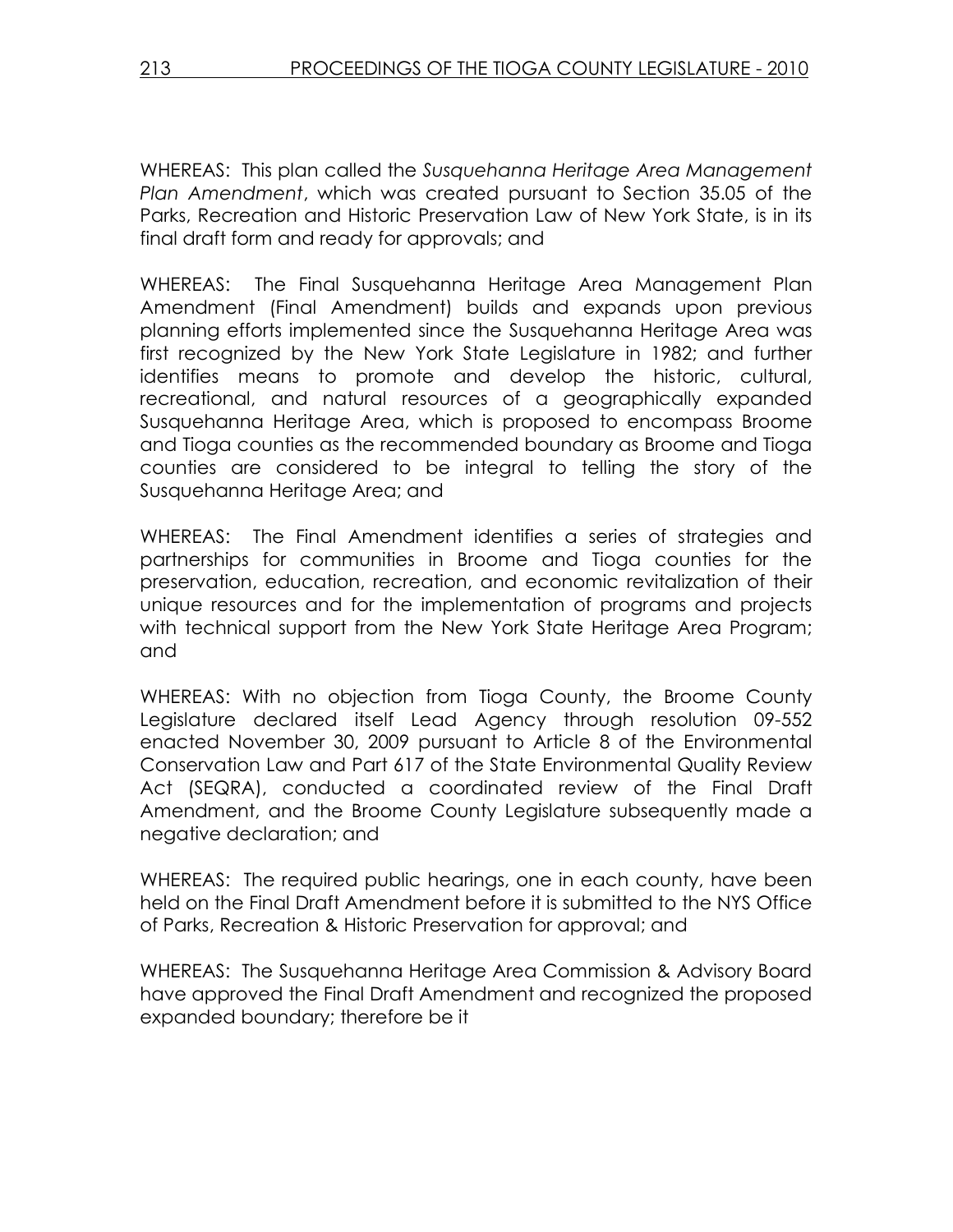RESOLVED: That the Tioga County Legislature hereby recognizes the Susquehanna Heritage Area boundary expansion to all of Tioga and Broome Counties and accepts the principles and strategies of Susquehanna Heritage Area Management Plan Amendment.

#### CARRIED

REFERRED TO: ED&P COMMITTEE

RESOLUTION NO. 163-10 DESIGNATION OF TIOGA COUNTY LOCAL DEVELOPMENT CORPORATION, D.B.A. TIOGA COUNTY TOURISM, AS AUTHORIZED TOURISM PROMOTION AGENCY FOR 2011

 Adoption moved by Legislator Sullivan, seconded by Legislator Monell.

WHEREAS: The Tioga County Local Development Corporation, d.b.a. the Tioga County Tourism Office, is the not-for-profit corporation that develops and implements a tourism promotion and marketing program for the county; and

WHEREAS: The Tioga County Tourism Office coordinates with the state in its tourism grants program; and

WHEREAS: The New York State tourism grants program is designed to encourage tourism promotion throughout the regions of New York State; and

WHEREAS: The guidelines for this local assistance program require counties to appoint an official Tourism Promotion Agency (TPA), therefore be it

RESOLVED: That the Tioga County Tourism Office be and hereby is designated by the Tioga County Legislature as their Tourism Promotion Agency for the 2011 budget year and authorized to make application for and receive grants on behalf of the county pursuant to the New York State Tourism Promotion Act.

CARRIED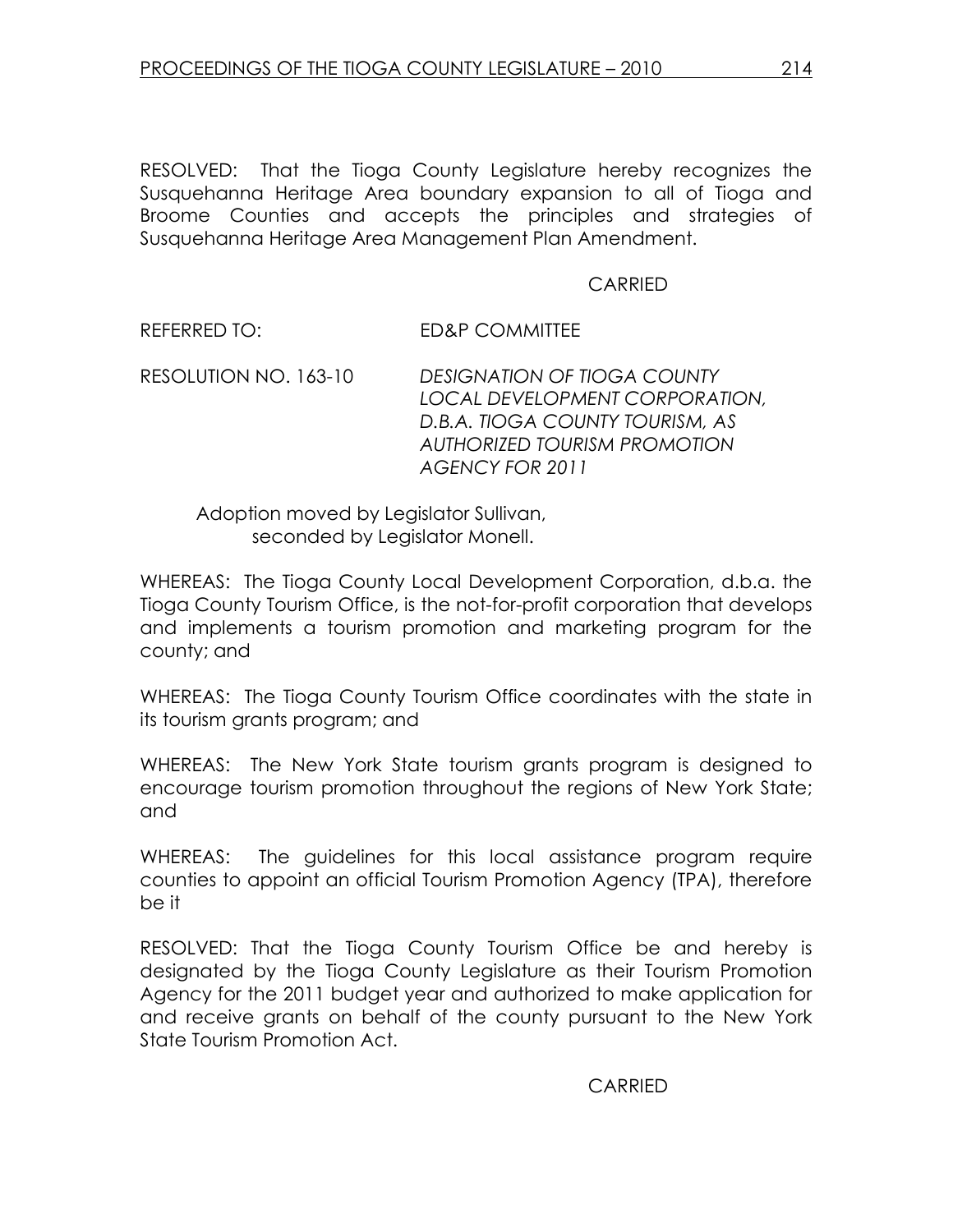### REFERRED TO: INFORMATION TECHNOLOGY PUBLIC WORKS COMMITTEE

RESOLUTION NO. 164–10 AMEND POLICY 23

PROCUREMENT POLICY

 Adoption moved by Legislator Sullivan, Seconded by Legislator Monell.

RESOLVED: That County Policy 23, Section IV-Determining the Necessity for Competitive Bidding be amended as follows:

Change item # 1 in the table from above \$10,000 to "above \$20,000;" and

Change item #2 in the table from \$10,000 or less to "\$20,000 or less."

And be it further

RESOLVED: That County Policy 23, Section V-Purchasing Processing be amended as follows:

Change Commodities \$5,000-\$9,999 to "\$5,000-\$19,999;" and

Change Commodities \$10,000 & over to "\$20,000 & over."

Now therefore be it

RESOLVED: That the remainder of Policy 23 shall remain in full force and effect.

> Roll Call: Ayes 07 Noes 00 Absent 01 CARRIED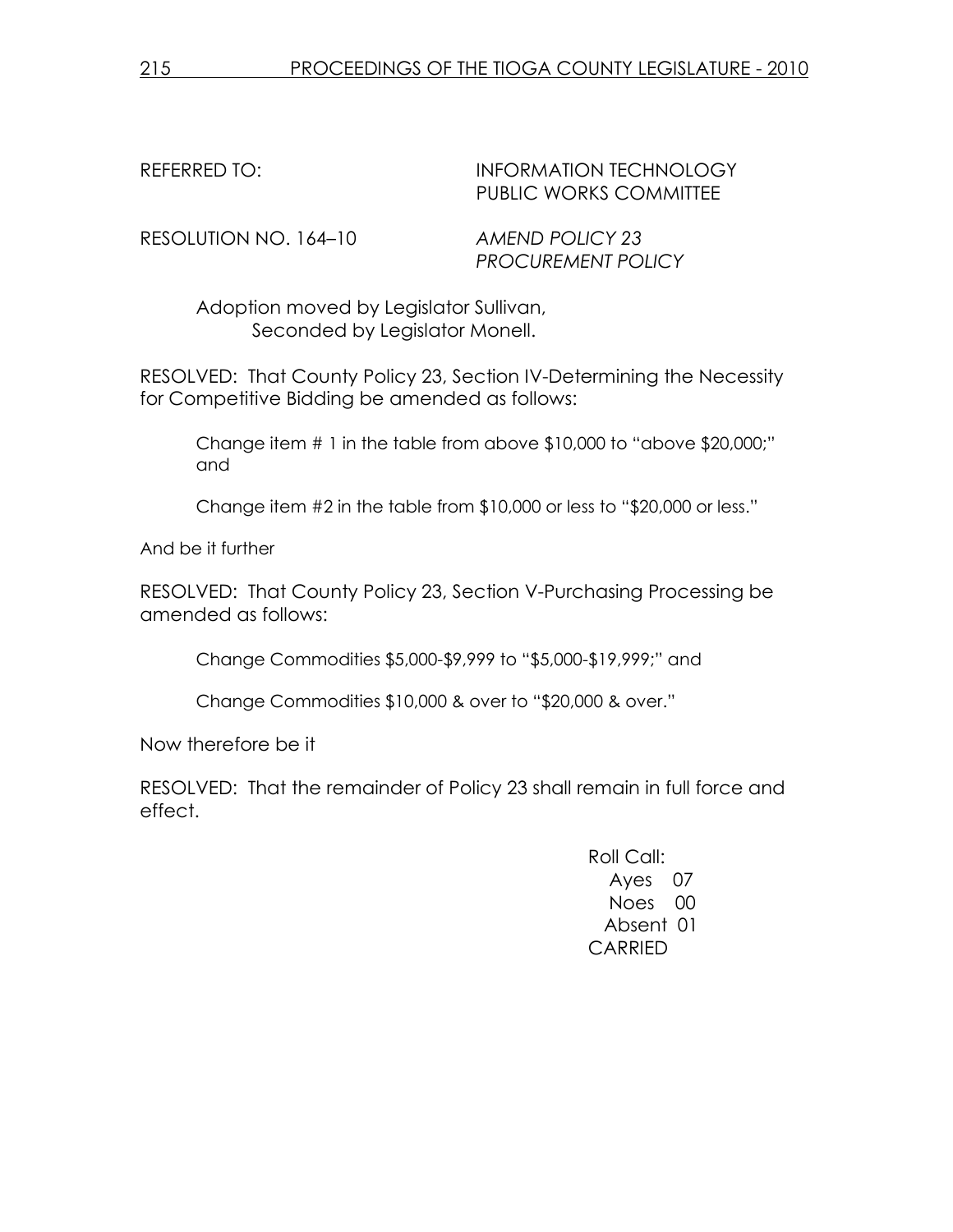REFERRED TO: PUBLIC WORKS

RESOLUTION NO. 165-10 AUTHORIZE TO HOLD JOINT AUCTION WITH BROOME COUNTY

 Adoption moved by Legislator Sullivan, seconded by Legislator McEwen.

WHEREAS: Broome County has offered Tioga County the ability to rejoin them with a joint auction for surplus property; and

WHEREAS: Broome County has contracted Mel Manassee & Son Auctioneers for Saturday, September 25, 2010 @ 10:00 AM; therefore be it

RESOLVED: That the Tioga County Legislature authorizes the auction for surplus properties to be held in conjunction with Broome County on Saturday, September 25, 2010 @ 10:00 AM; and be it further

RESOLVED: That Tioga County's auction for surplus properties will be held at the Broome County Highway Dept., 47 Thomas St., Chenango Bridge, NY 13745 and at a fee of 9% of the proceeds.

> Roll Call: Ayes 07 Noes 00 Absent 01 CARRIED

REFERRED TO: PUBLIC WORKS

**FINANCE** 

RESOLUTION NO. 166-10 APPROVE SUPPLEMENTAL AGREEMENT 1 LABELLA ASSOCIATES LILLIE HILL RD. BRIDGE AND TRANSFER FUNDS

 Adoption moved by Legislator McEwen, seconded by Legislator Monell.

WHEREAS: Tioga County retained Labella Associates, Rochester, NY to perform design services to replace the Lillie Hill Rd. Bridge; and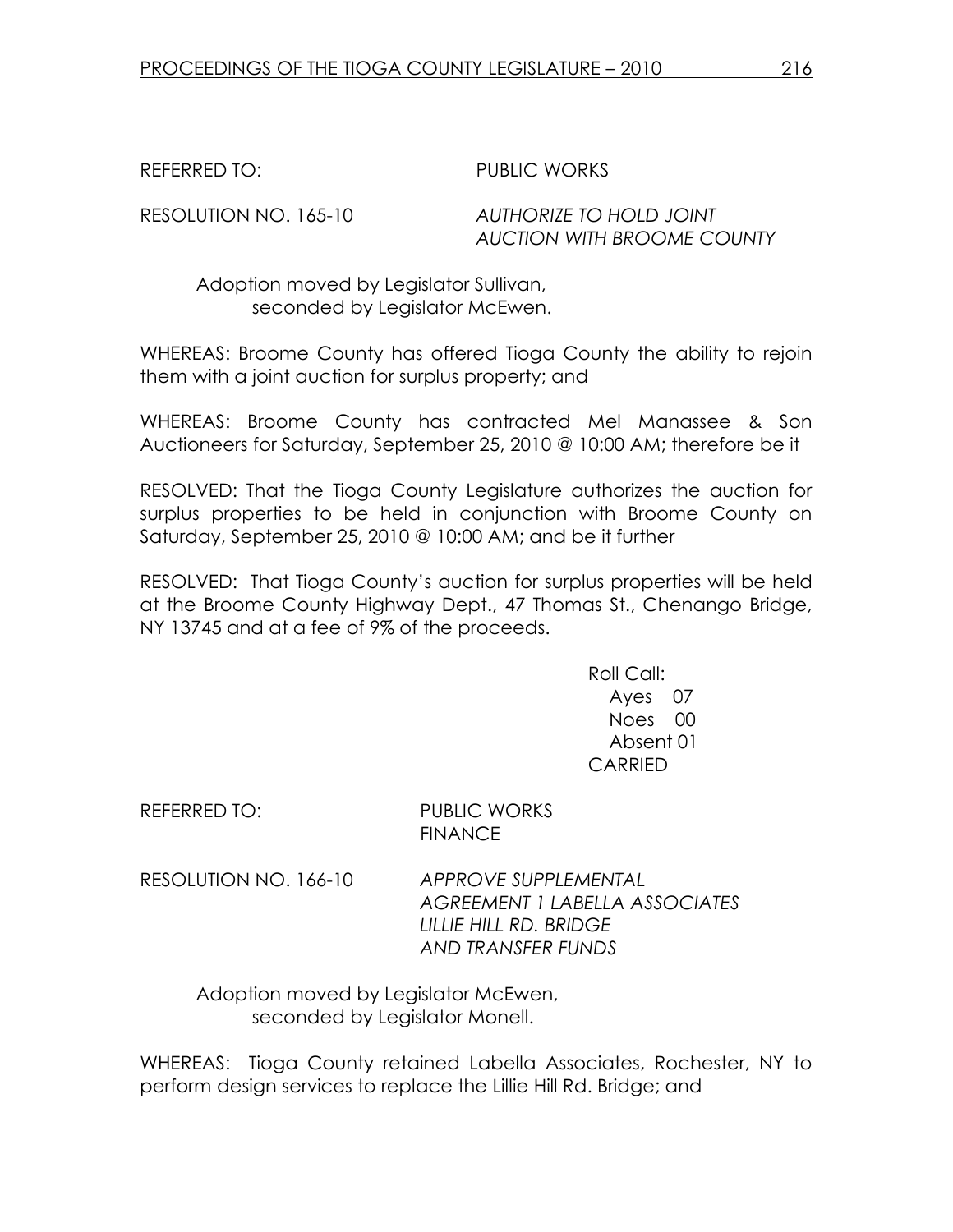WHEREAS: The intention at that time was to utilize County funds for construction; and

WHEREAS: The County has been able to obtain Federal Funds for the project necessitating a different level of design effort including a stream hydraulic analysis; therefore be it

RESOLVED: That the Tioga County Legislature approve Supplemental Agreement #1 in the amount of \$19,500 for the additional engineering services and transfer that amount from Halsey Valley Road Bridge Account H2006.03 to Lillie Hill Road Bridge Account H2010.07.

> Roll Call: Ayes 07 Noes 00 Absent 01 CARRIED

REFERRED TO: PUBLIC WORKS FINANCE

RESOLUTION NO. 167-10 APPROVE SUPPLEMENTAL AGREEMENT 1 MCFARLAND JOHNSON -MAIN ST. BRIDGE AND TRANSFER FUNDS

 Adoption moved by Legislator Monell, seconded by Legislator Sullivan.

WHEREAS: Tioga County retained McFarland Johnson, Binghamton, NY to perform design services for rehabilitation of the Main St. Bridge in Lockwood, NY; and

WHEREAS: A detailed structural evaluation of the bridge underneath the deck at the mid-span support revealed serious deterioration; and

WHEREAS: This necessitated considerable additional design work for replacement instead of rehabilitation; and

WHEREAS: The final design required additional survey and mapmaking for four (4) easements; therefore be it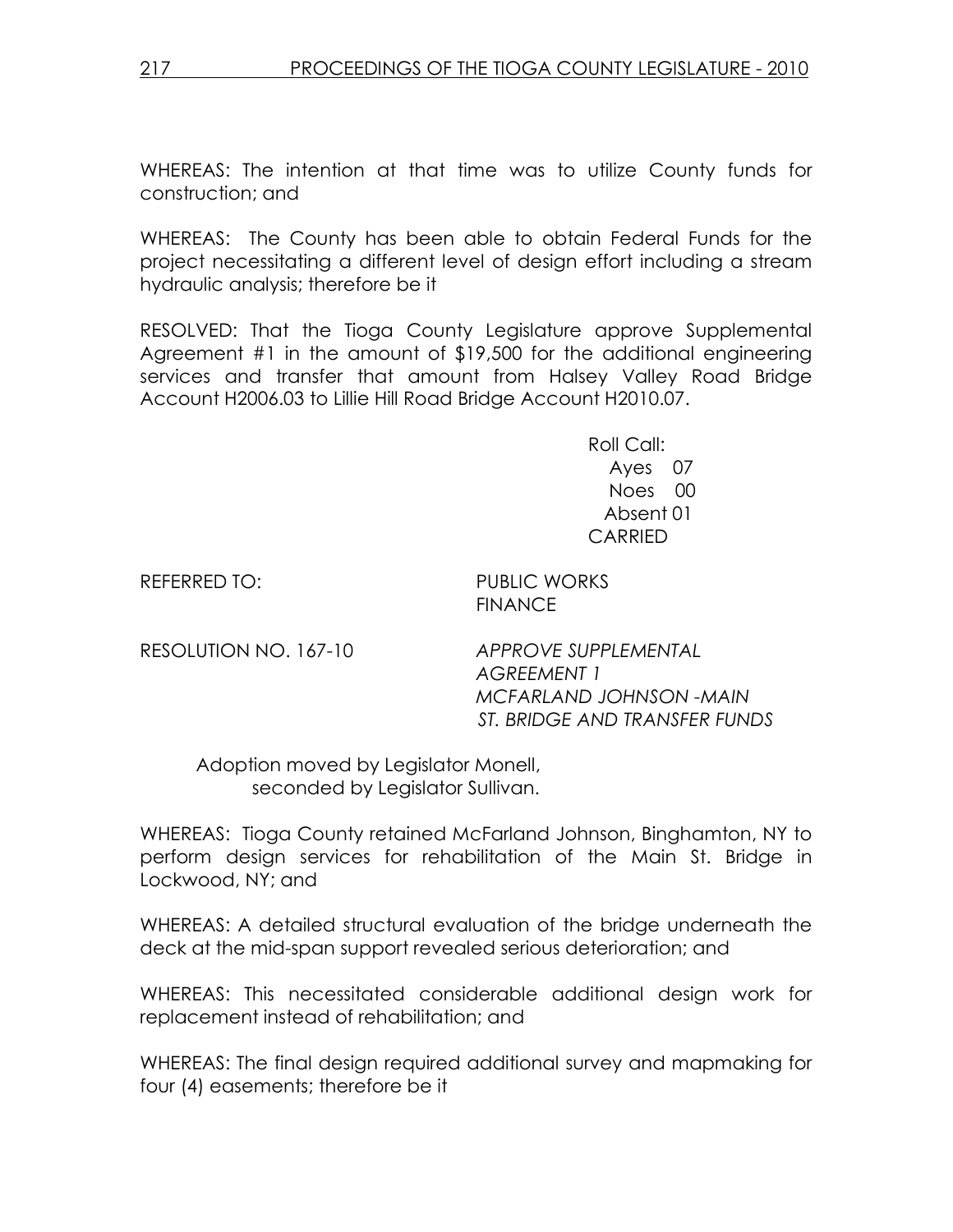RESOLVED: That the Tioga County Legislature approve Supplemental Agreement #1 in the amount of \$20,190 for the additional engineering services and transfer that amount from Halsey Valley Road Bridge Account H2006.03 to Main Street Bridge Account H2009.08.

> Roll Call: Ayes 07 Noes 00 Absent 01 CARRIED

REFERRED TO: PUBLIC SAFETY COMMITTEE

RESOLUTION NO. 168-10 APPROVAL OF TIOGA COUNTY IGNITION INTERLOCK PLAN FOR COMPLIANCE WITH LEANDRA'S LAW

 Adoption moved by Legislator Sauerbrey, seconded by Legislator Monell.

WHEREAS: The provisions of Vehicle and Traffic Law Section 1198, known as Leandra's Law, require additional county services for the monitoring of ignition interlock devices for all DWI convictions; and

WHEREAS: Tioga County submitted a plan on June 3, 2010 to be in compliance with the rules and regulations of New York State Office (formerly Division) of Probation and Correctional Alternatives that requires all Counties to establish an Ignition Interlock Program Plan; now therefore be it

RESOLVED: That the Tioga County Legislature hereby adopts the Tioga County Ignition Interlock submitted plan effective on August 15, 2010

**CARRIED** 

| REFERRED TO:          | PUBLIC SAFETY COMMITTEE<br><b>FINANCE COMMITTEE</b>     |
|-----------------------|---------------------------------------------------------|
| RESOLUTION NO. 169-10 | FUND SHERIFF'S GRANT-NYS WM 2009<br><b>SLETPP GRANT</b> |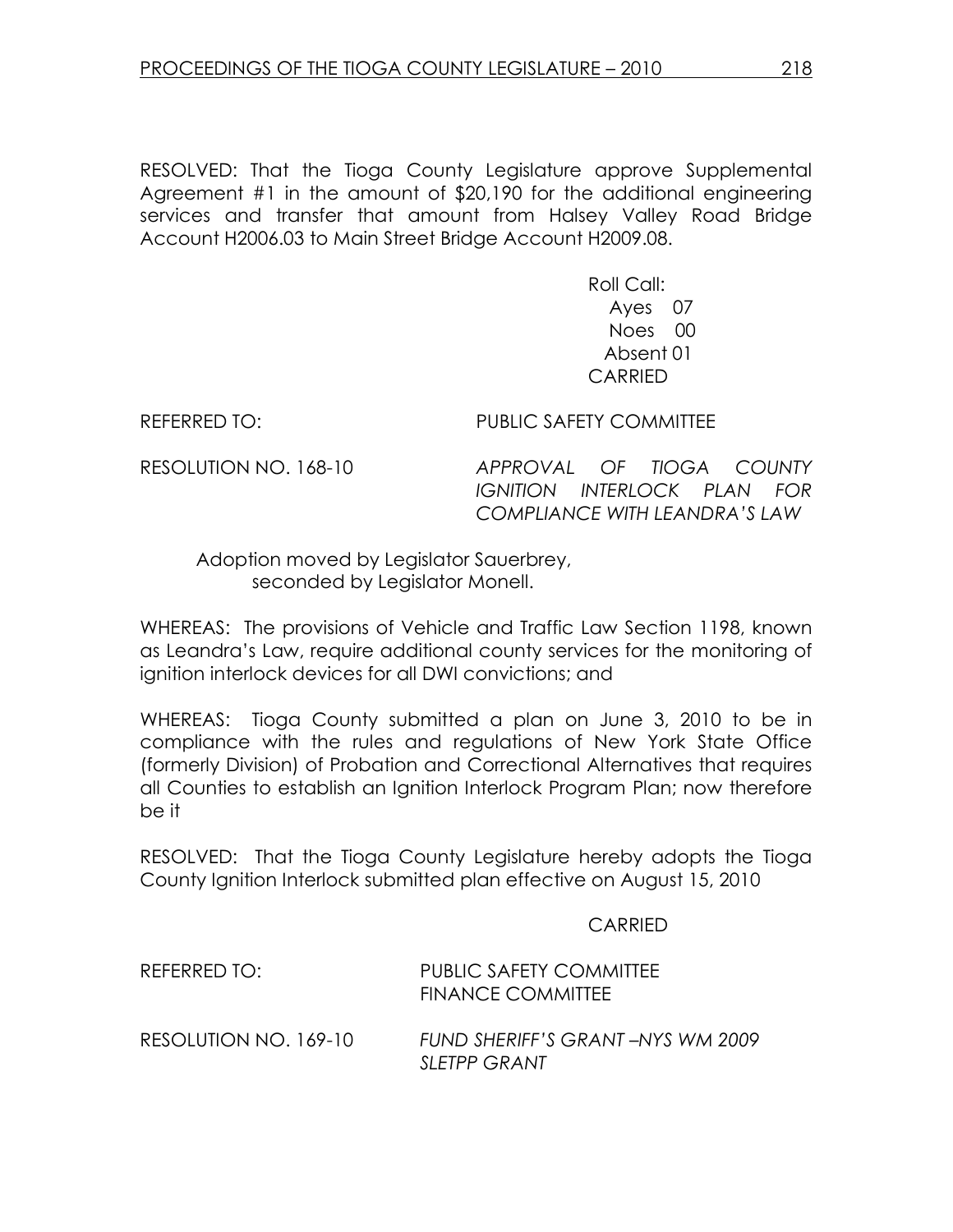Adoption moved by Legislator Sauerbrey, Seconded by Legislator McEwen.

WHEREAS: The Sheriff's Office has been awarded a NYS Homeland Security Grant (Project # LE09-1035-E00) in the amount of \$38,000, and

WHEREAS: This funding now needs to be appropriated, therefore be it

RESOLVED: That the NYS Homeland Security Grant (Project # LE09-1035- E00) be appropriated as follows:

|  | From: State Aid-Sheriff LE09-1035-E00 | A3397.00 | \$38,000 |
|--|---------------------------------------|----------|----------|
|  |                                       |          |          |

To: Sheriff LE09-1035-E00 Grant-Personnel A3119.10.30 \$ 6,000 Sheriff LE09-1035-E00 Grant-Equipment A3119.20.130 \$32,000

> Roll Call: Ayes 07 Noes 00 Absent 01 CARRIED

REFERRED TO: PUBLIC SAFETY COMMITTEE FINANCE

RESOLUTION NO. 170-10 TRANSFER OF FUNDS –

EMERGENCY MANAGEMENT

 Adoption moved by Legislator Sauerbrey, seconded by Legislator McEwen.

WHEREAS: The Emergency Management Office has been awarded a NYS Local Emergency Planning Committee Grant (LEPC) in the amount of \$3,376; and

WHEREAS: This funding now needs to be appropriated; therefore be it

RESOLVED: That the Local Emergency Planning Committee Grant (LEPC) be appropriated as follows: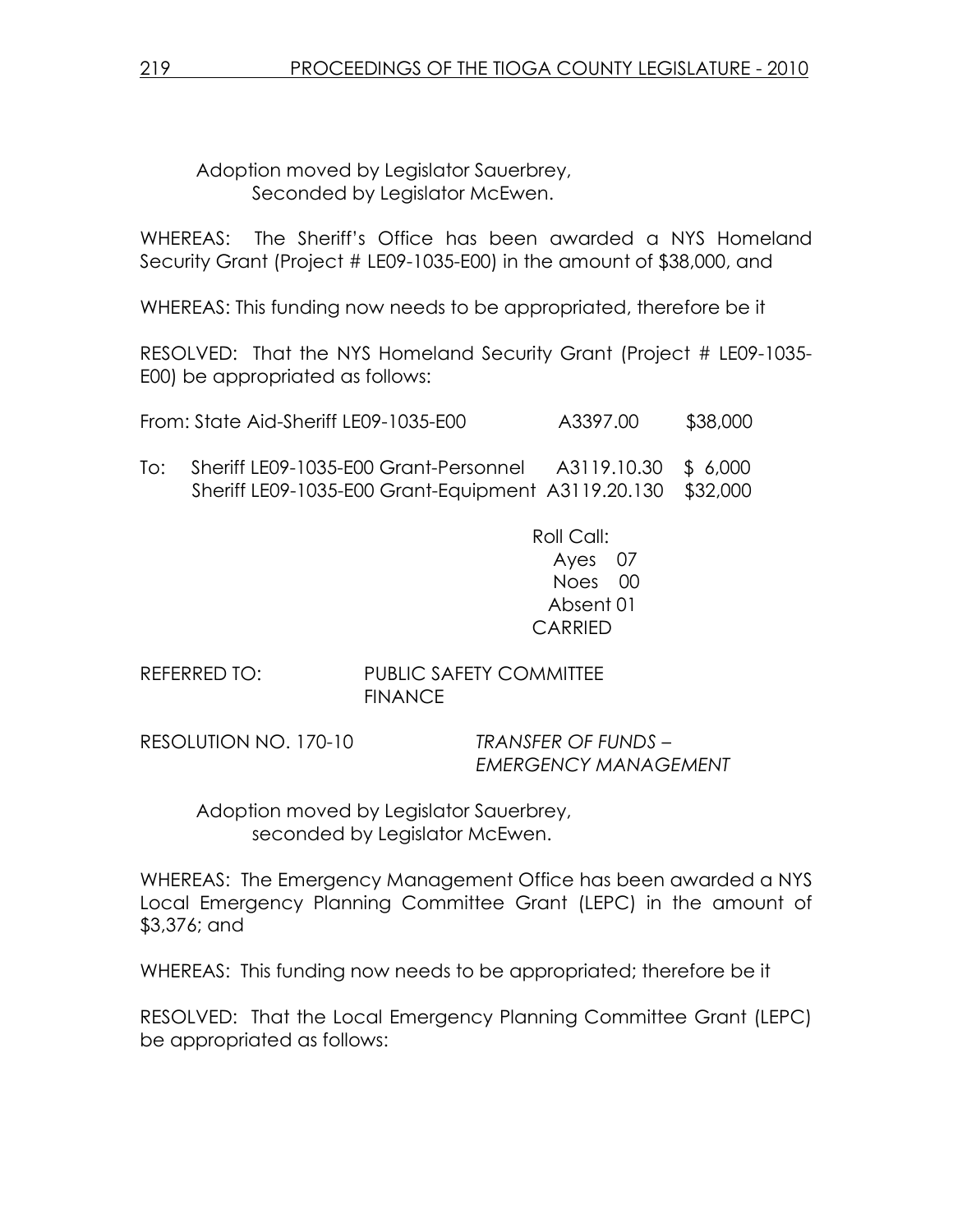From: Revenue Account EMO A3342 \$3,376 To: LEPC Account A3647.40.140 \$3,376

> Roll Call: Ayes 07 Noes 00 Absent 01 CARRIED

REFERRED TO: PERSONNEL COMMITTEE

RESOLUTION NO. 10 ADOPT LOCAL LAW NO. 1 OF 2010

 Adoption moved by Legislator Sauerbrey, seconded by Legislator Sullivan.

WHEREAS: A public hearing was held on August 5, 2010, following due notice thereof to consider the adoption of Local Law Introductory No. A of the Year 2010 A Local Law electing a retirement incentive program as authorized by Chapter 105, Laws of 2010 for the eligible employees of the County of Tioga; and

WHEREAS: It is in the best interests of the residents of Tioga County to adopt such Local Law which will be Local Law No. 1 of 2010; therefore be it

RESOLVED: That the following Local Law be and hereby is adopted;

County of Tioga

Local Law No. 1 of the Year 2010.

A Local Law electing a retirement incentive program as authorized by Chapter 105, Laws of 2010 for the eligible employees of the County of Tioga.

BE IN ENCACTED by the Legislature of the County of Tioga as follows: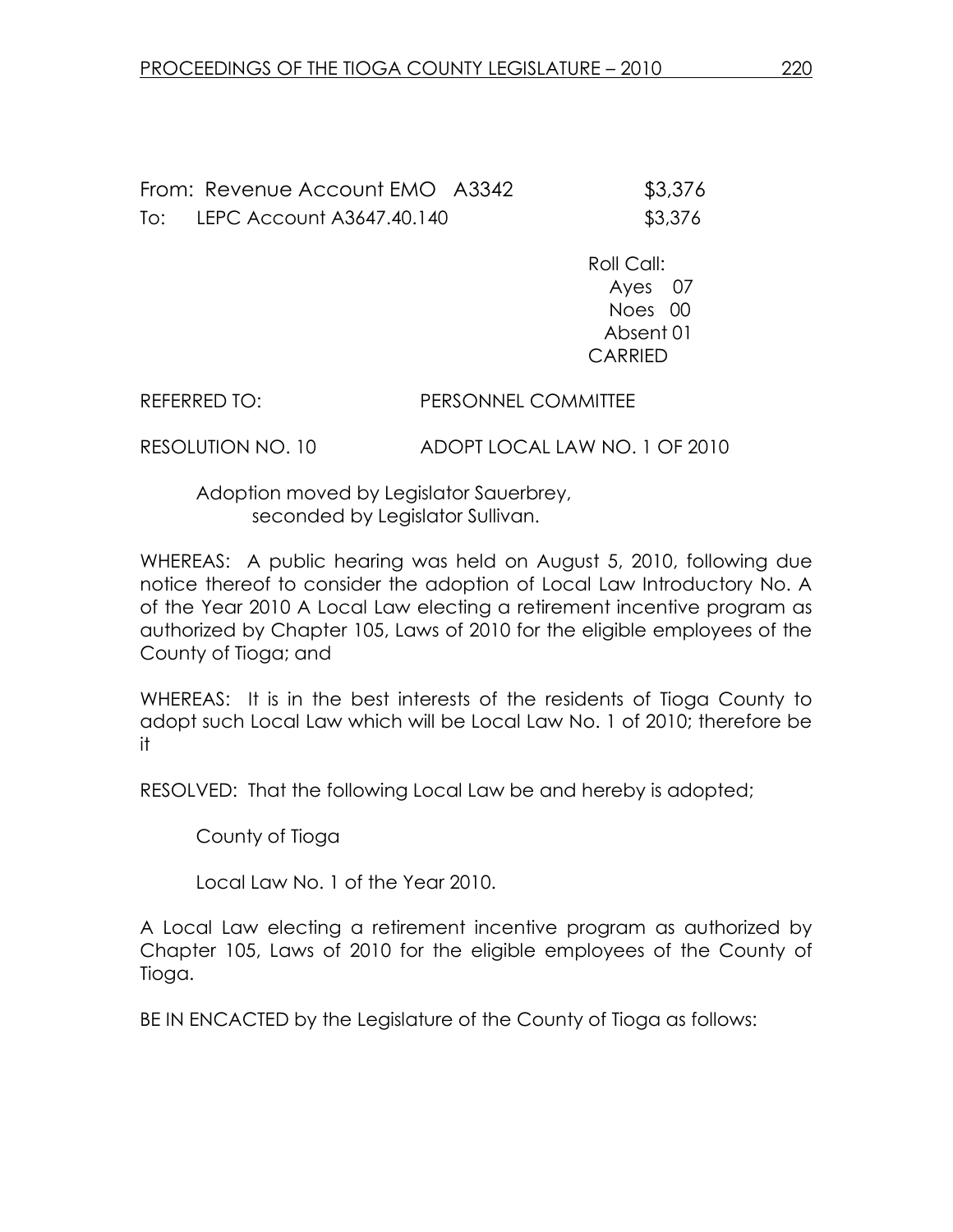## SECTION 1:

The County of Tioga hereby elects to provide all of its eligible employees with the 2010 Retirement Incentive Program – Part A, authorized by Chapter 105, Laws of 2010.

### SECTION 2:

The commencement date of the Retirement Incentive Program –Part A shall be October 3, 2010.

### SECTION 3:

The open period during which eligible employees may retire and receive the additional retirement benefit, shall be 90 days in length.

### SECTION 4:

The actuarial present value of the additional retirement benefits payable pursuant to the provisions of this local law shall be paid as one lump sum, or in five annual installments. The amount of the annual payment shall be determined by the Actuary of the New York State and Local Employees' Retirement System, and it shall be paid by the County of Tioga for each employee who receives the retirement benefits payable under this local law.

### SECTION 5:

This Local Law shall take effect upon filing with the Secretary of State and no later than August 31, 2010.

#### and be it further

RESOLVED: That the Clerk of the Legislature be and hereby is directed, pursuant to Local Law No. 4 of 1992, to cause to be published in the official newspapers of the County of Tioga a synopsis of such Local Law, such synopsis to be within ten days after adoption of the Local Law; and be it further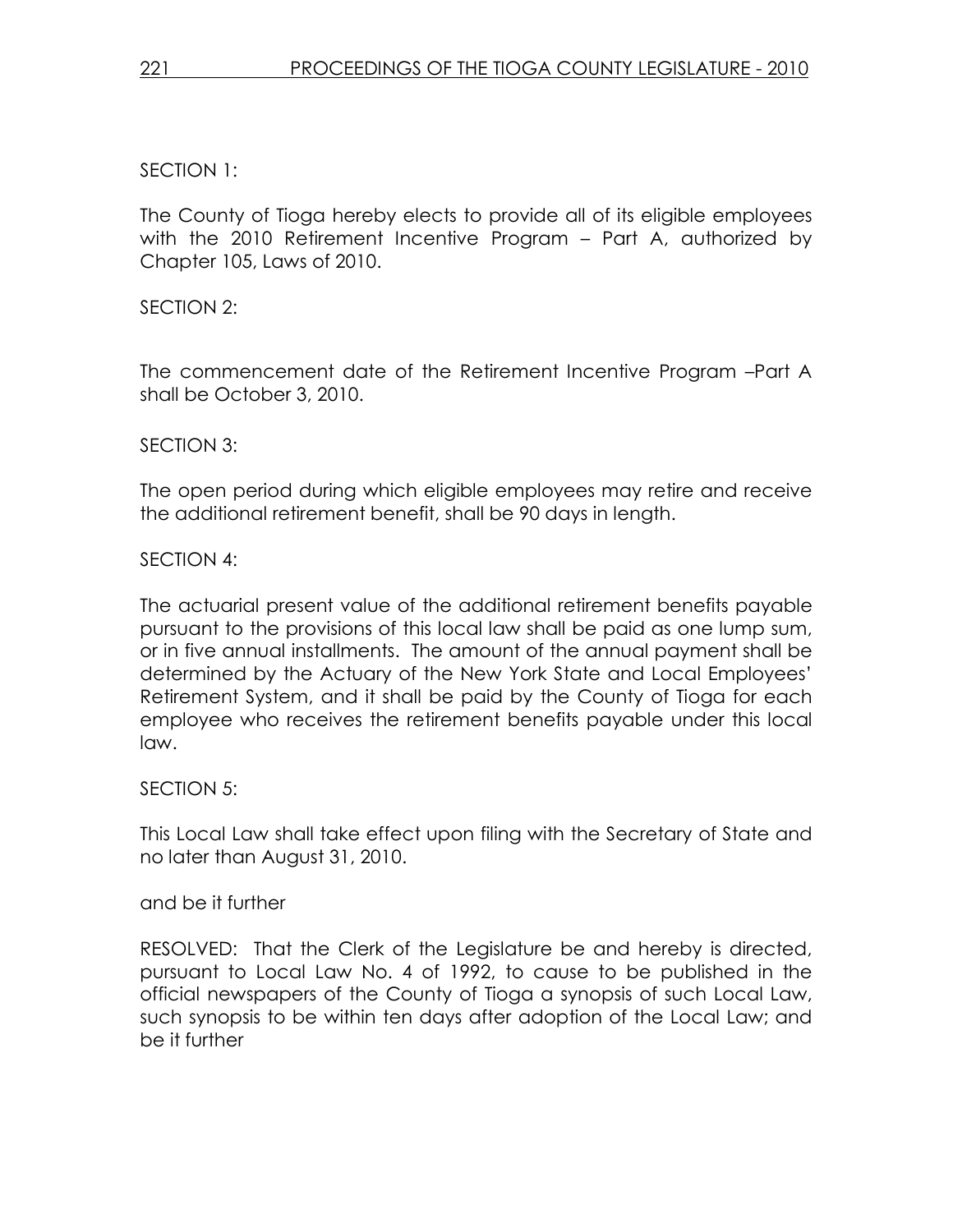RESOLVED: That the Clerk of the Legislature be and hereby is directed within five days after adoption of such Local Law to cause the Local Law to be filed as required by the Municipal Home Rule Law Section 27.

 On roll call vote on the above resolution, Legislators McEwen, Monell, Weston, Quinlan, Sauerbrey, Sullivan, and Huttleston voting no, Legislator Roberts being absent, and the resolution was defeated.

REFERRED TO: PERSONNEL COMMITTEE

RESOLUTION NO. 10 ADOPT LOCAL LAW NO. 2 OF 2010

 Adoption moved by Legislator Sauerbrey, seconded by Legislator Sullivan.

WHEREAS: A public hearing was held on August 5, 2010, following due notice thereof to consider the adoption of Local Law Introductory No. B of the Year 2010 A Local Law electing a retirement incentive program as authorized by Chapter 105, Laws of 2010 for the eligible employees of the County of Tioga; and

WHEREAS: It is in the best interests of the residents of Tioga County to adopt such Local Law which will be Local Law No. 2 of 2010; therefore be it

RESOLVED: That the following Local Law be and hereby is adopted;

County of Tioga

Local Law No. 2 of the Year 2010.

A Local Law electing a retirement incentive program as authorized by Chapter 105, Laws of 2010 for the eligible employees of the County of Tioga.

BE IN ENCACTED by the Legislature of the County of Tioga as follows:

SECTION 1:

The County of Tioga hereby elects to provide all of its eligible employees with the 2010 Retirement Incentive Program – Part B, authorized by Chapter 105, Laws of 2010.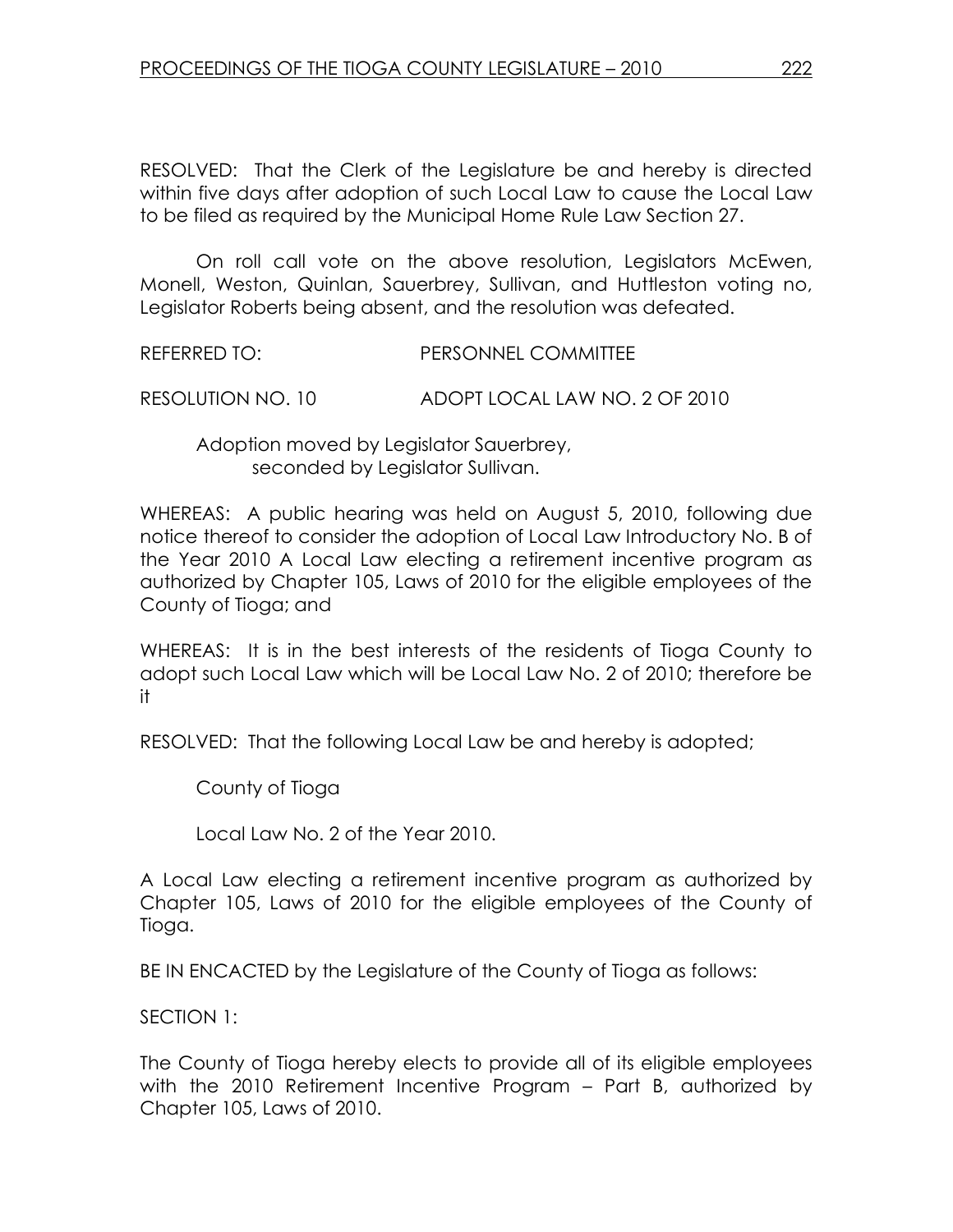### SECTION 2:

The commencement date of the Retirement Incentive Program –Part B shall be October 1, 2010.

SECTION 3:

The open period during which eligible employees may retire and receive the additional retirement benefit, shall be 90 days in length and shall end on December 29, 2010.

#### SECTION 4:

The actuarial present value of the additional retirement benefits payable pursuant to the provisions of this local law shall be paid as one lump sum, or in five annual installments. The amount of the annual payment shall be determined by the Actuary of the New York State and Local Employees' Retirement System, and it shall be paid by the County of Tioga for each employee who receives the retirement benefits payable under this local law.

#### SECTION 5:

This Local Law shall take effect upon filing with the Secretary of State and no later than August 31, 2010.

#### and be it further

RESOLVED: That the Clerk of the Legislature be and hereby is directed, pursuant to Local Law No. 4 of 1992, to cause to be published in the official newspapers of the County of Tioga a synopsis of such Local Law, such synopsis to be within ten days after adoption of the Local Law; and be it further

RESOLVED: That the Clerk of the Legislature be and hereby is directed within five days after adoption of such Local Law to cause the Local Law to be filed as required by the Municipal Home Rule Law Section 27.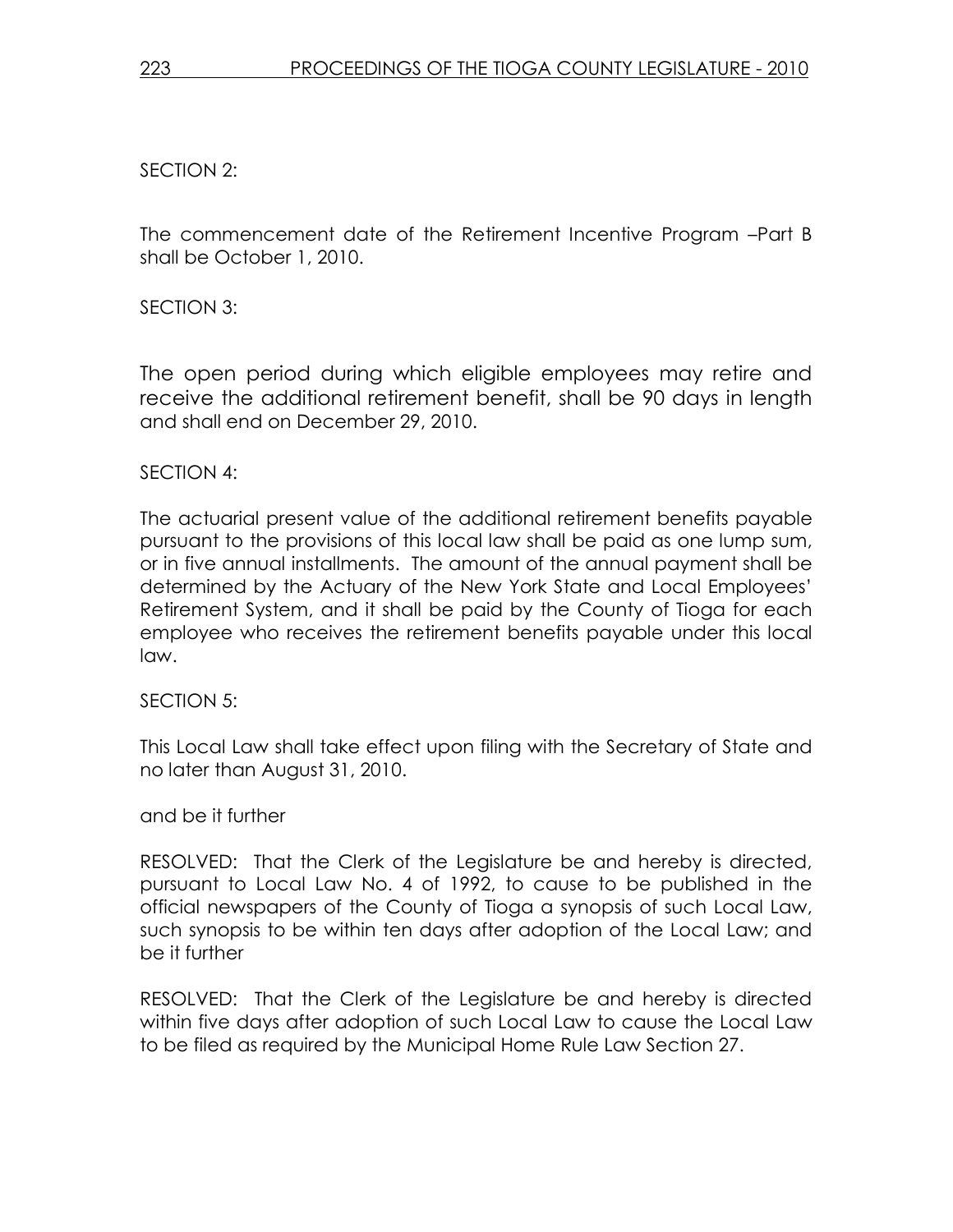On roll call vote on the above resolution, Legislators McEwen, Monell, Weston, Quinlan, Sauerbrey, Sullivan, and Huttleston voting no, Legislator Roberts being absent, and the resolution was defeated.

| RESOLUTION NO -10 | AMEND COUNTY POLICY 3         |
|-------------------|-------------------------------|
|                   | SECTION IV                    |
|                   | ORIENTATION, EXIT INTERVIEWS, |
|                   | RECRUITMENT, RETIREMENT       |
|                   |                               |

 Adoption moved by Legislator Sauerbrey, Seconded by Legislator Monell.

WHEREAS: County Policy 3 currently includes in Section IV three tiers of retiree health insurance contributions; and

WHEREAS: Those three tiers are differentiated by the retiree's date of hire with Tioga County; and

WHEREAS: The latter tiers have been added for the purpose of limiting the County's costs in the future for providing retiree health insurance coverage; and

WHEREAS: The ever-increasing health insurance premiums have caused the Legislature to further evaluate the feasibility of providing health insurance to future retirees; therefore be it

RESOLVED: That County Policy 3 be amended to add a new Section IV.E, which shall read:

 "All employees hired, or rehired after a break in service longer than allowable by the applicable collective bargaining agreement or County Policy 44, on or after January 1, 2011 and all elected officials, including Legislators, taking office for the first time on or after January 1, 2011 shall not be eligible for health insurance, outlined in Sections A, B, C & D above, upon or at any time during retirement."

And be it further

RESOLVED: That the first sentence in Section IV.C shall be changed to read: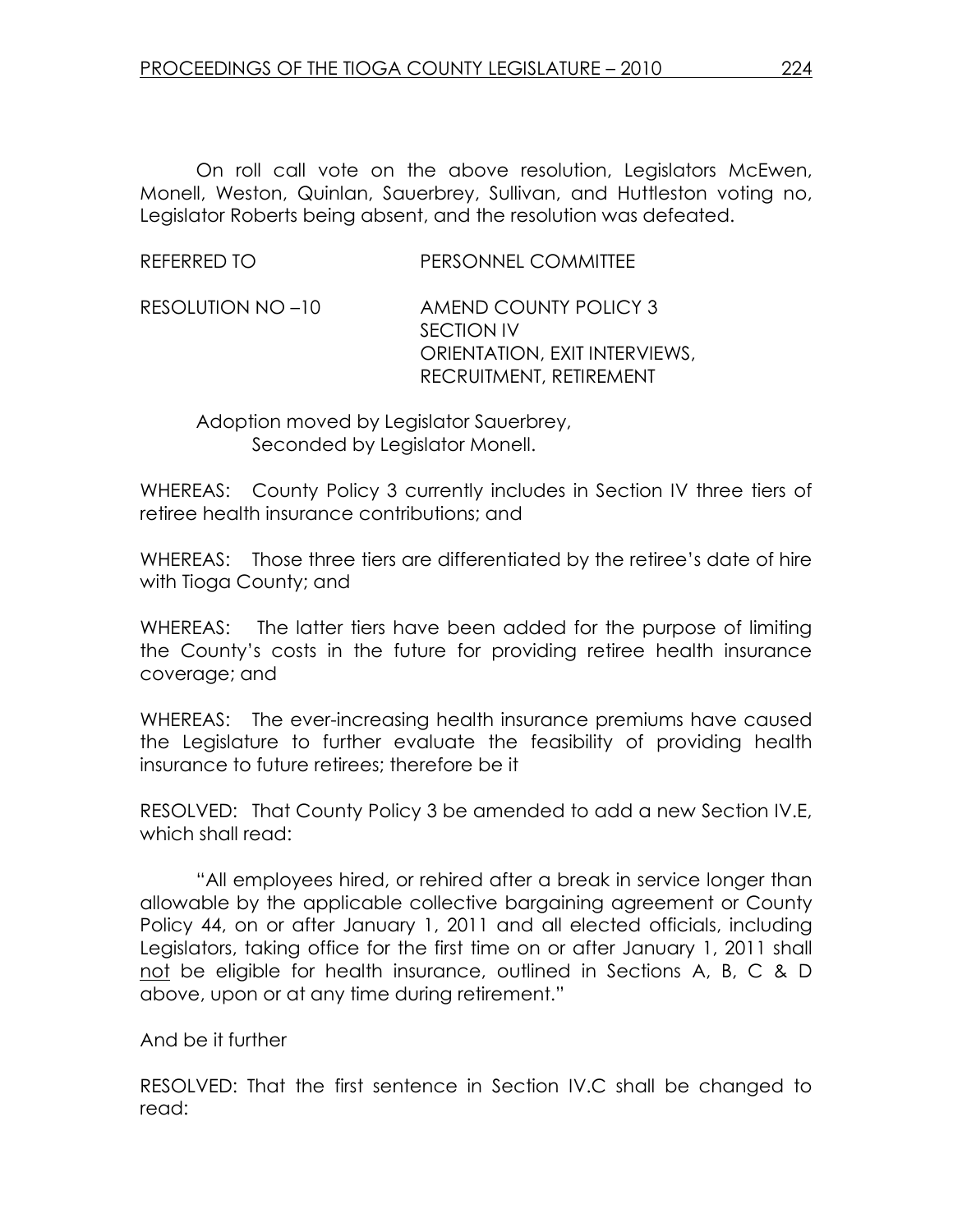"As to all employees hired, re-hired after a break in service longer than allowable by the applicable collective bargaining agreement or County Policy 44, on or after January 1, 2005, and for all elected officials, including Legislators, taking office for the first time on or after January 1, 2005, the policy shall be as follows:"

And be it further

RESOLVED: That the remainder of Policy 3 shall remain in full force and effect.

 Legislator Sauerbrey made a motion to table the above resolution until the September Legislative meeting, seconded by Legislator Monell.

 On roll call vote to table the above resolution, seven members voted Aye, Legislator Roberts being absent, and the motion to table was approved.

REFERRED TO: PERSONNEL COMMITTEE

RESOLUTION NO.–10 AMEND COUNTY POLICY 44: NON-UNION BENEFITS

 Adoption moved by Legislator Sauerbrey, Seconded by Legislator Sullivan.

WHEREAS: Section 4 – Retirement and Section 5 – Health & Dental Insurance of Policy 44 Non-Union Benefits Policy need to be updated as a result of the addition of Tier 5 to the NYS Retirement System; and

WHEREAS: Section 5 – Health & Dental Insurance of Policy 44 Non-Union Benefits Policy also needs to be updated as a result of Excellus Blue Cross Blue Shield changing the Traditional Indemnity to Classic Blue; and

WHEREAS: The Tioga County Legislature is looking at ways to reduce costs; and

WHEREAS: Excellus Blue Cross Blue Shield currently offers a prescription mail order option for long term maintenance medications; and

WHEREAS: Prescriptions filled through mail order cost the health insurance program less money; therefore be it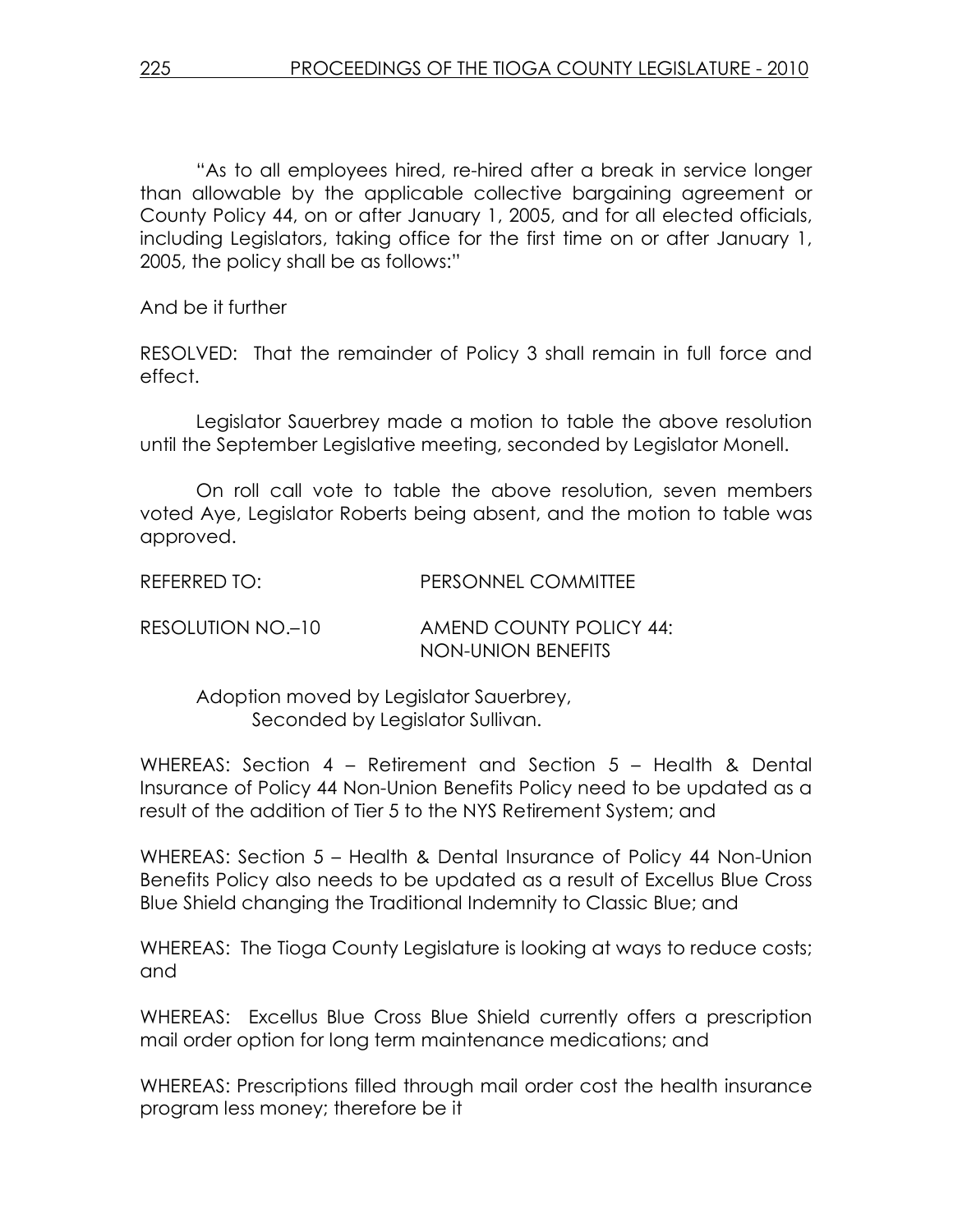RESOLVED: That County Policy 44: Non Union Benefits, Section 4 – Retirement is hereby amended to read:

All non-union salaried employees are eligible to become members of the NYS Employee's Retirement System. Most full-time employees are required to join. Membership for part-time employees may be optional.

Retirement eligibility criteria varies by Tier, as do the benefits. Detailed information about each Tier is available from the Personnel Office.

And be it further

RESOLVED: That County Policy 44: Non-Union Benefits, Section 5 – Health & Dental Insurance is hereby amended to read:

Tioga County currently provides health and dental insurance through Excellus Blue Cross/Blue Shield of Central New York Classic Blue Regionwide Plan, but maintains the right to change providers at will. In addition to the Classic Blue Regionwide Plan, effective May 1, 2005, all current Non-union staff who are insurance eligible shall have the option to change to PPO Option H-Split. All new hires as of May 1, 2005, will only have the option to enroll in the PPO Option H-Split.

### EFFECTIVE 01/01/2009

| Annual Salary*:               | Individual Classic Blue:  | Family Classic Blue: Indiv PPO: |              | Family PPO: |
|-------------------------------|---------------------------|---------------------------------|--------------|-------------|
| $$0-29.999$                   | \$20/paycheck             | \$30/paycheck                   | \$10/payck   | \$20/payck  |
| \$30,000-59,999               | \$40/paycheck             | \$50/paycheck                   | $$15$ /payck | \$30/payck  |
| \$60,000 & over \$50/paycheck |                           | \$70/paycheck                   | \$25/payck   | \$40/payck  |
|                               | *exclusive of any stipend |                                 |              |             |

Part-time Attorneys per paycheck contributions:

| Date of Hire                                                 | Individual Classic Blue | <b>Family Classic Blue</b> | Indiv PPO  | Family PPO |
|--------------------------------------------------------------|-------------------------|----------------------------|------------|------------|
| Prior to 1/1/95                                              | \$50/paycheck           | \$65/paycheck              | \$30/payck | \$45/payck |
| On or after 1/1/95* \$60/paycheck                            |                         | \$130/paycheck             | \$40/payck | \$85/payck |
| *All part-time Assistant District Attorneys in this category |                         |                            |            |            |

Effective January 1, 2010 All Legislators enrolled in the County's Classic Blue health insurance shall contribute \$30 per month for individual coverage or \$40 per month for family coverage. Legislators enrolled in the PPO Plan shall contribute \$15 per month for Individual coverage or \$30 per month for Family coverage.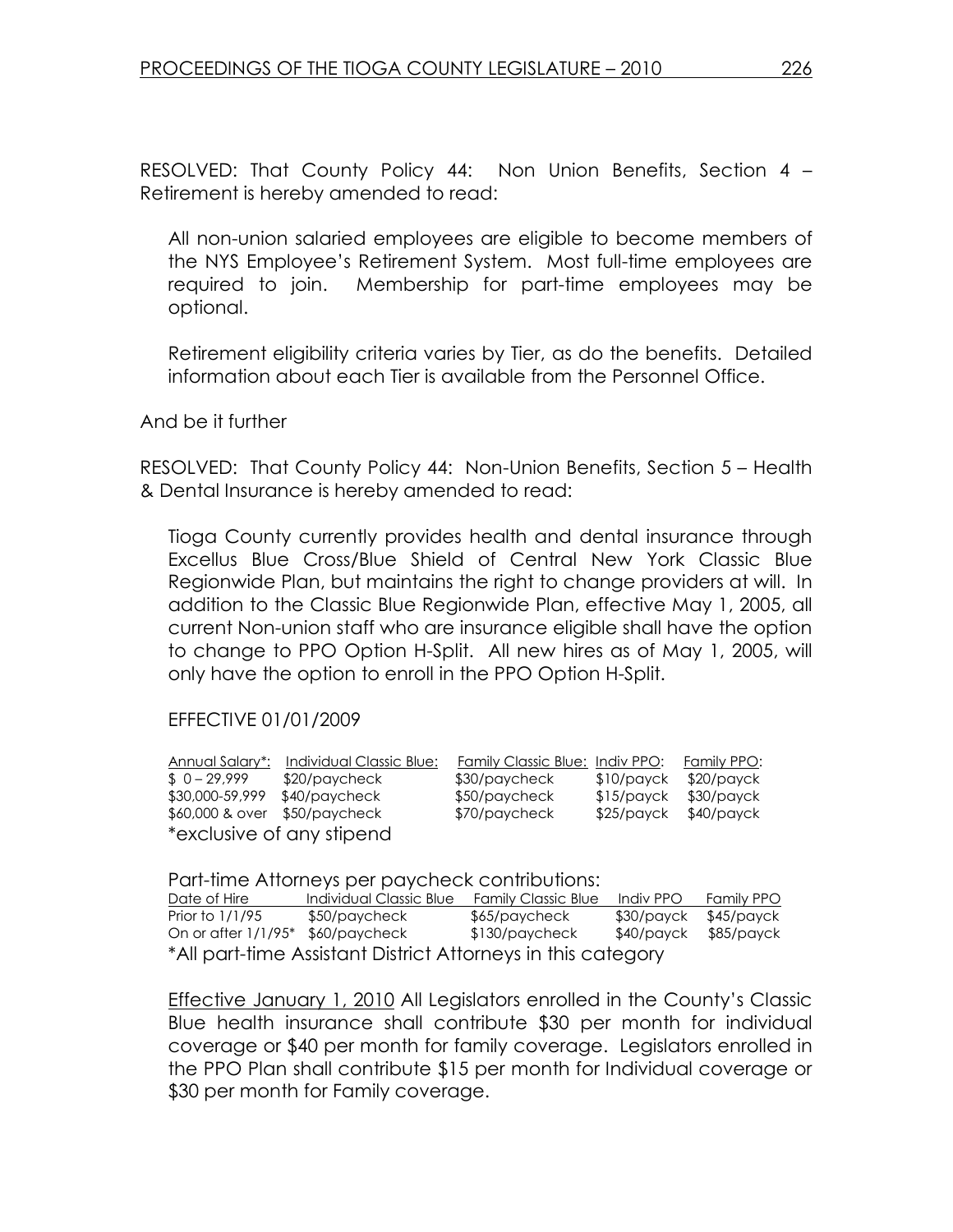A prescription card is included in the medical plans and requires employees to pay \$5 for generic drugs, \$15 for common brand name drugs, or \$30 for new brand name drugs. Effective June 1, 2010 under the Classic Blue plan and effective January 1, 2011 under the PPO Option H-split plan all 90 day supplies of prescriptions will be charged three times the copay at retail pharmacies and one copay through Excellus mail order pharmacy. Some exceptions may be required by NYS regulations and Excellus Blue Cross/Blue Shield. Drug categorization to be determined by Excellus Blue Cross/Blue Shield. Blue Cross/Blue Shield's "Gap Pricing" shall be in effect for all prescriptions.

Effective June 1, 2010 the annual deductible for all enrollees in the Classic Blue health insurance shall be \$100 per person, up to a maximum of \$300 for a family plan; and be it further

RESOLVED: That the remainder of Policy 44 shall remain in full force and effect.

 On roll call vote on the above resolution, four Legislative members voted Aye, Legislators McEwen, Quinlan, and Huttleston voting no, Legislator Roberts being absent, and the resolution was defeated.

REFERRED TO PERSONNEL COMMITTEE

RESOLUTION NO –10 AMEND RESOLUTION 176-94 AS AMENDED BY RESOLUTION 306-04 MEDICARE REIMBURSEMENT

 Adoption moved by Sauerbrey, Seconded by Sullivan.

WHEREAS: Resolution 176-94 established a practice of reimbursing employees and retirees age 65 and older for their Medicare Part B Premium; and

WHEREAS: Resolution 306-04 declared that the reimbursement would not be available for employees hired on or after January 1, 2005; and

WHEREAS: The Legislature has been forced by the current economy to consider all means of limiting costs; and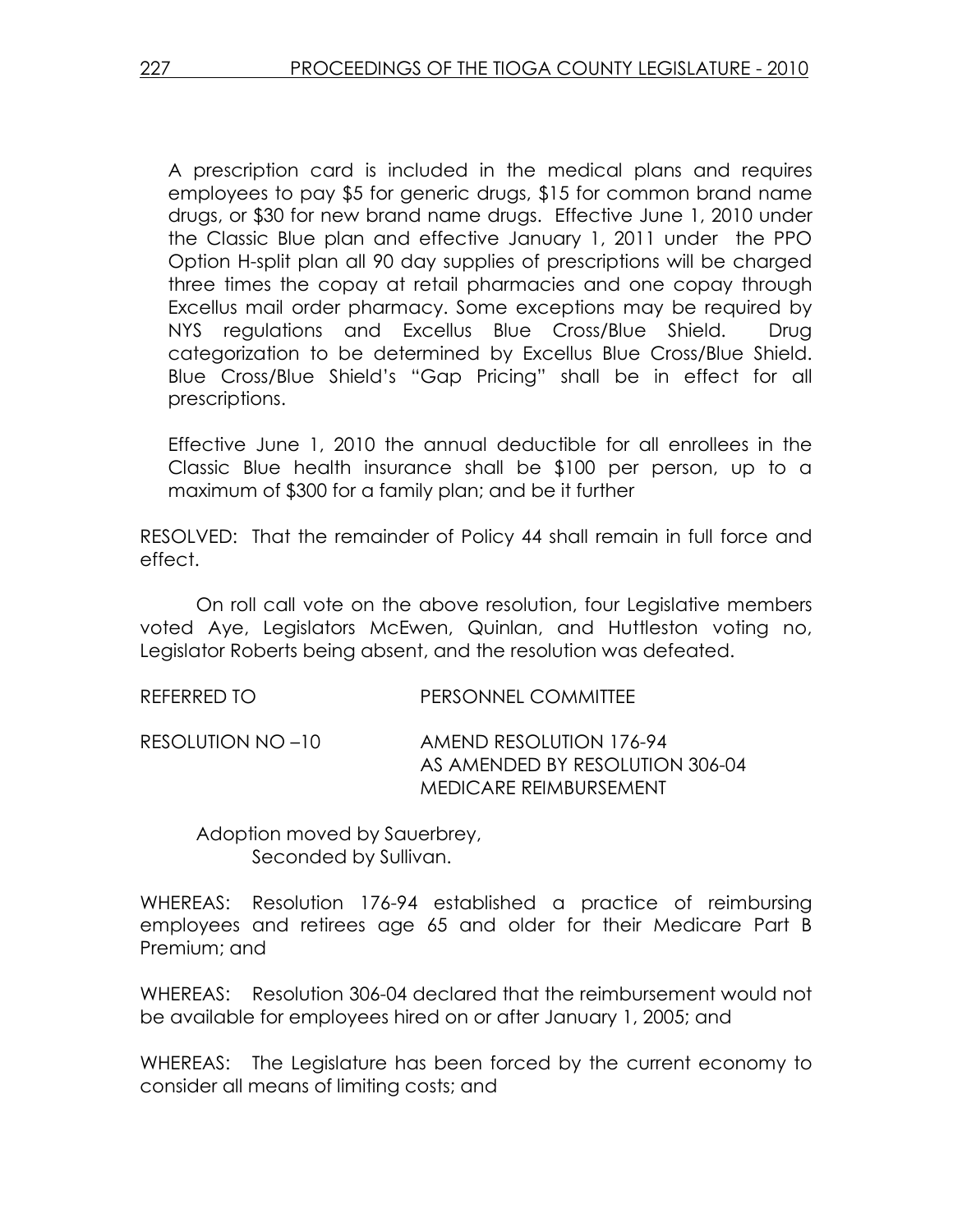WHEREAS: The topic of Medicare Part B Reimbursement has been discussed for several months and various options considered; therefore be it

RESOLVED: That Resolution 176-94 as amended by Resolution 306-04 be amended to reflect the following for employees/retirees hired prior to 2005:

1. Spouses (of active employees hired prior to 2005) who are not eligible for Medicare Part B as of December 31, 2010 shall not be eligible for reimbursement at any time.

2. Retirees as of December 31, 2011 not yet age 65 shall be eligible upon turning age 65, but shall only be reimbursed \$110.50/month.

3. Employees who retire on or after January 1, 2012 shall not be eligible for any reimbursement, regardless of their date of hire.

4. Active employees (hired prior to 2005) who are not eligible for Medicare Part B as of December 31, 2010, shall not be eligible for reimbursement while employed for Tioga County.

5. The monthly amount to be reimbursed for all eligible recipients shall be capped at the 2010 rate.

And be it further

RESOLVED: That Resolution 306-04 shall remain in full force and effect.

 Legislator Sauerbrey made a motion to table the above resolution under the September Legislative meeting, seconded by Legislator Monell.

 On roll call vote to table the above resolution, seven members voted Aye, Legislator Roberts being absent, and the motion to table was approved.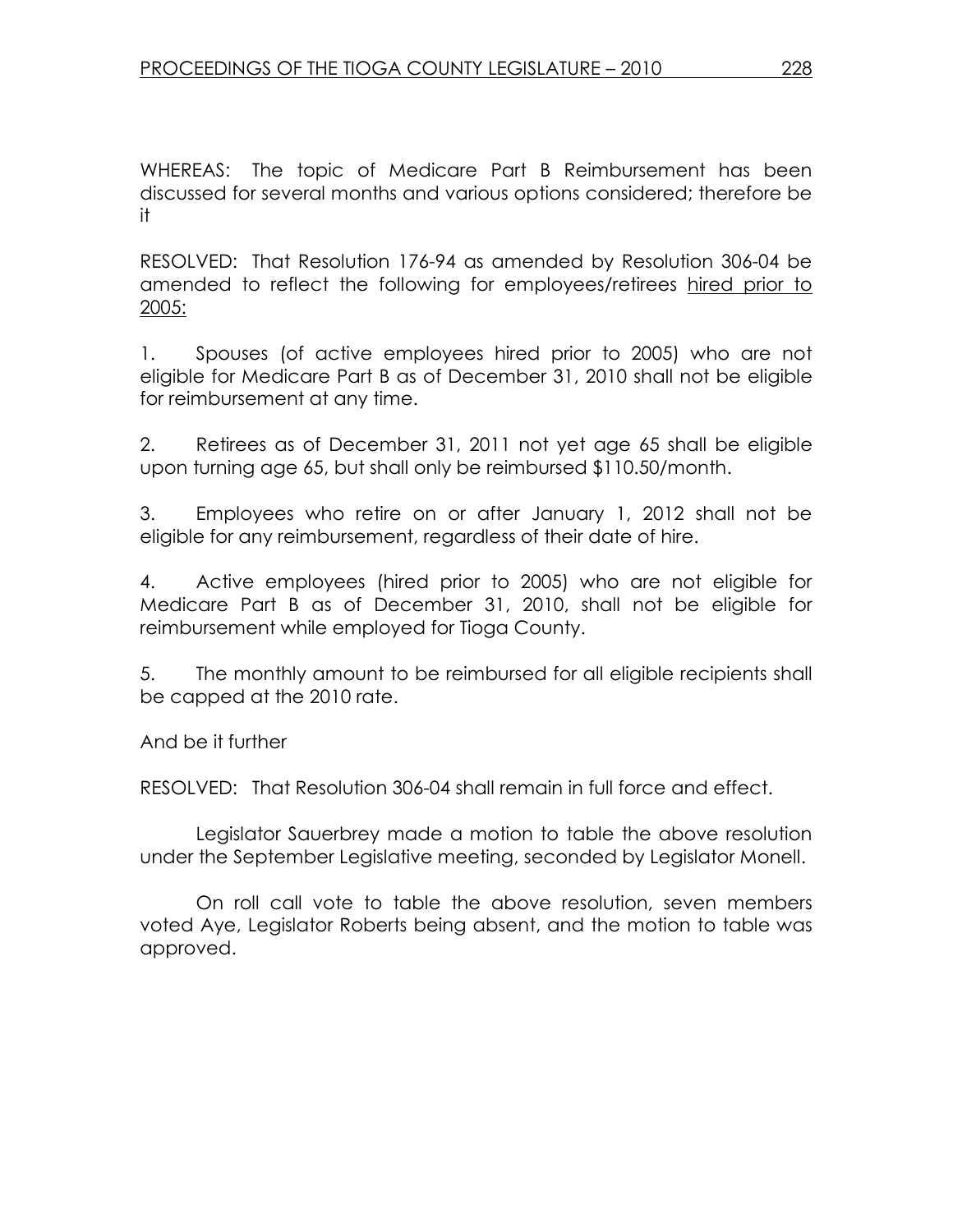REFERRED TO PERSONNEL COMMITTEE

RESOLUTION NO –10 AMEND RESOLUTION 50-94 AS AMENDED BY RESOLUTION 361-01, AS AMENDED BY RESOLUTION 260-09 RETIREE HEALTH INSURANCE CONTRIBUTIONS

 Adoption moved by Sauerbrey, Seconded by Monell.

WHEREAS: Resolution 50-94 established health insurance contribution rates for retirees at \$5.00 or \$7.50 per month; and

WHEREAS: Resolution 361-01 increased those rates to \$10.00 or \$15.00 per month; and

WHEREAS: Resolution 260-09 increased the monthly contributions of retirees toward health insurance by \$10 per month to \$20 or \$25, effective January, 2010; and

WHEREAS: The ever-increasing cost of health insurance coupled with the County's need to find ways of reducing costs has led to further review of the contributions; and

WHEREAS: Since 2005, Tioga County has made a less-expensive health plan available to retirees as a voluntary option; and

WHEREAS: The less-expensive plan provides excellent coverage as well; and

WHEREAS: To date, there has been no difference in the retiree contribution rate for the different plans and it is believed that until such time there is such an incentive to change to the less-expensive plan, change is unlikely; therefore be it

RESOLVED: That Resolution 50-94, as amended by Resolution 361-01, as amended by Resolution 260-09 shall be amended as follows: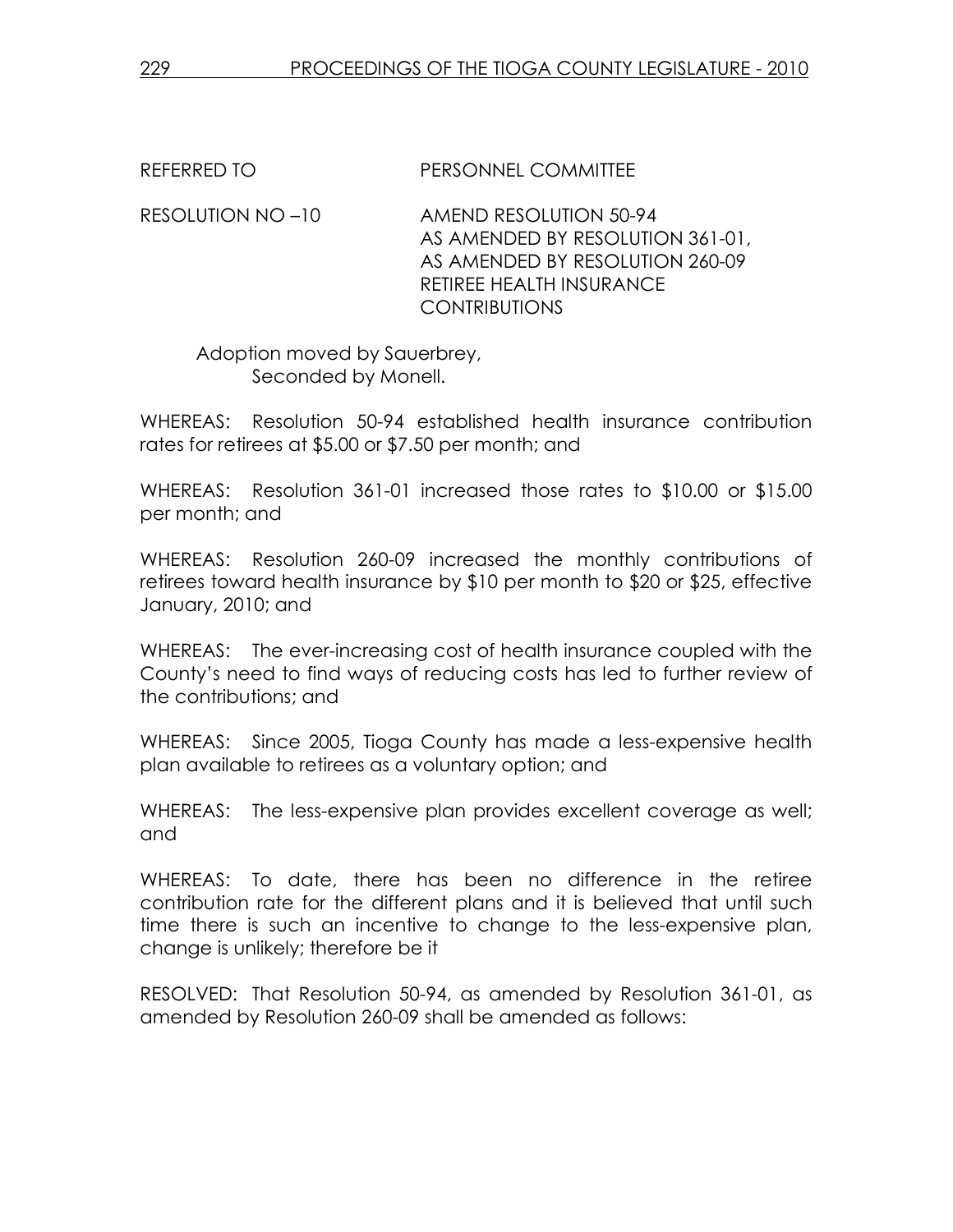"That effective January 2011, any retiree who continues enrollment in the Classic Blue plan shall pay the \$20 or \$25 monthly contribution plus the difference between the monthly premiums of the Excellus Classic Blue product and the Excellus PPO Option H-Split Product"; and be it further

RESOLVED: That under the PPO plan, 90-day supplies of maintenance drugs purchased at retail stores shall require 3 co-pays, and 90-day supplies via mail-order shall require one co-pay.

 Legislator Sauerbrey made a motion to withdraw the above resolution, seconded by Legislator Sullivan.

 On roll call vote to withdraw the above resolution, seven members voted Aye, Legislator Roberts being absent, and the motion to withdraw the above resolution was carried.

REFERRED TO PERSONNEL COMMITTEE

RESOLUTION NO–10 AUTHORIZE EXCEPTION TO COUNTY POLICY 3-ORIENTATION, EXIT INTERVIEWS, RECRUITMENT, RETIREMENT

 Adoption moved by Sauerbrey, Seconded by Monell.

WHEREAS: County Policy 3, Section IV outlines the required criteria for an employee to be eligible to carry health insurance into retirement; and

WHEREAS: The 2010 Part A Early Retirement Incentive would be available to some employees who would not, in accordance with County Policy 3, Section IV-B, be eligible to continue their health insurance if they retire under the Incentive; and

WHEREAS: The Legislature is willing to make an exception for employees eligible for Part A to allow them to continue the health insurance in retirement despite not being age 55; and

WHEREAS: The Legislature is not willing to make exception for employees eligible for Part A who have not yet served 10 years with Tioga County; therefore be it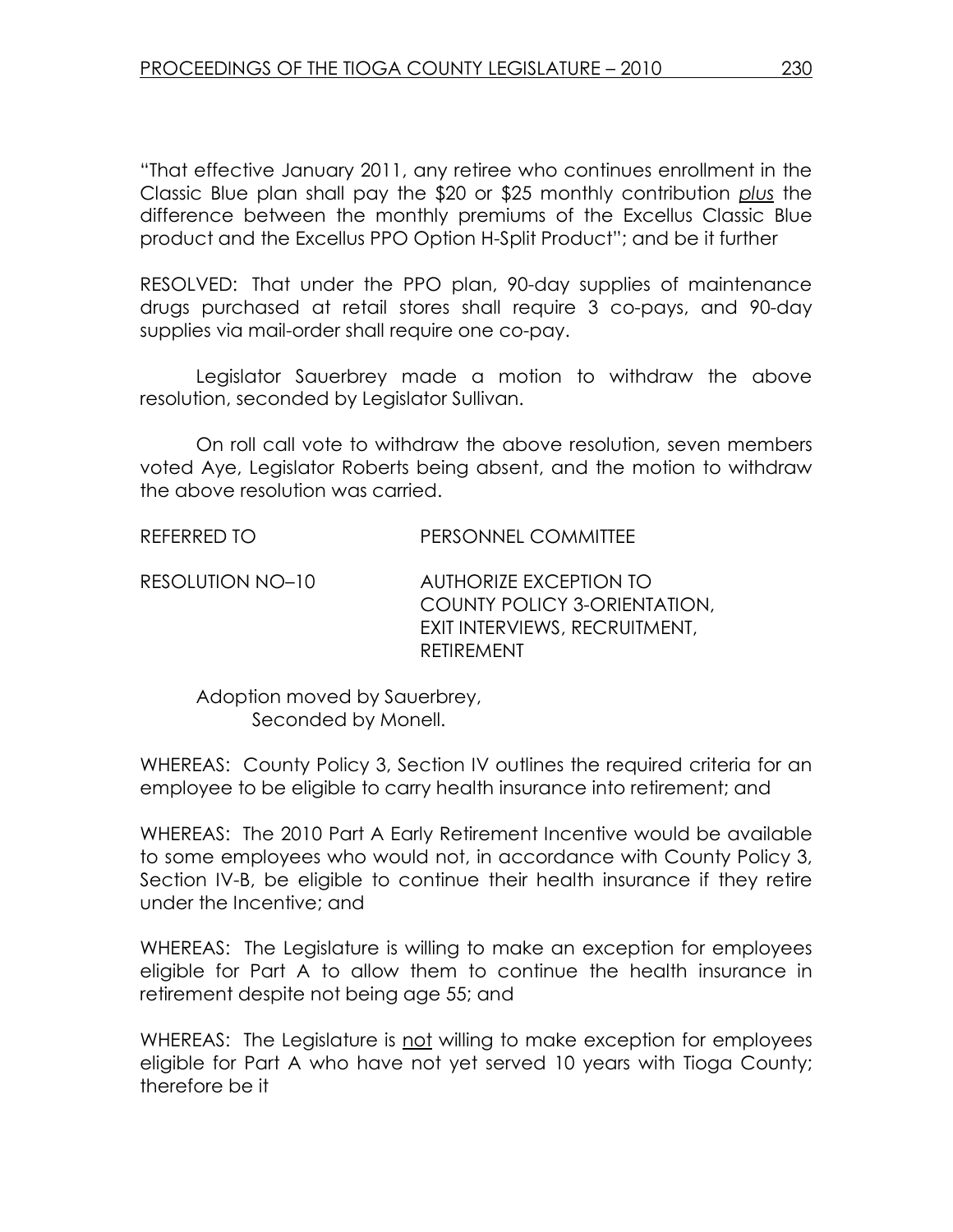RESOLVED: That employees retiring in the 2010 Part A Early Retirement Incentive who are not yet age 55 shall be eligible to continue their health insurance into retirement in accordance with all other conditions of the policy.

 On roll call vote on the above resolution, Legislators McEwen, Monell, Weston, Quinlan, Sauerbrey, Sullivan, and Huttleston voting no, Legislator Roberts being absent, and the resolution was defeated.

| REFERRED TO           | <b>HEALTH &amp; HUMAN SERVICES</b><br>PERSONNEL COMMITTEE                                              |
|-----------------------|--------------------------------------------------------------------------------------------------------|
| RESOLUTION NO. 171–10 | AUTHORIZE BACKFILL OF VACANT CLINICAL<br><b>PROGRAM DIRECTOR POSITION</b><br>MENTAL HYGIENE DEPARTMENT |

 Adoption moved by Legislator Huttleston, Seconded by Legislator McEwen.

WHEREAS: The position of Clinical Program Director became vacant on 7/30/10 due to an announced retirement; and

WHEREAS: The Director of Community Services received verbal authorization at the 6/10/10 legislative work session meeting to begin recruitment for said position and, if needed, to fill no more than two weeks prior to the current incumbent's retirement; and

WHEREAS: The recruitment process has concluded and the Director of Community Services has identified Lori Monk, LCSW-R, Supervising Clinical Social Worker, as the best qualified candidate to fill the position; and

WHEREAS: Ms. Monk brings with her the desired credentialing, clinical expertise, and sound understanding of the organization's history and future challenges after eight years as a clinician/supervisor with the Tioga County Department of Mental Hygiene; and

WHEREAS: Position consolidations have occurred earlier in the year resulting in only one clinical director responsible for oversight of the various clinical programs administered by the department; therefore be it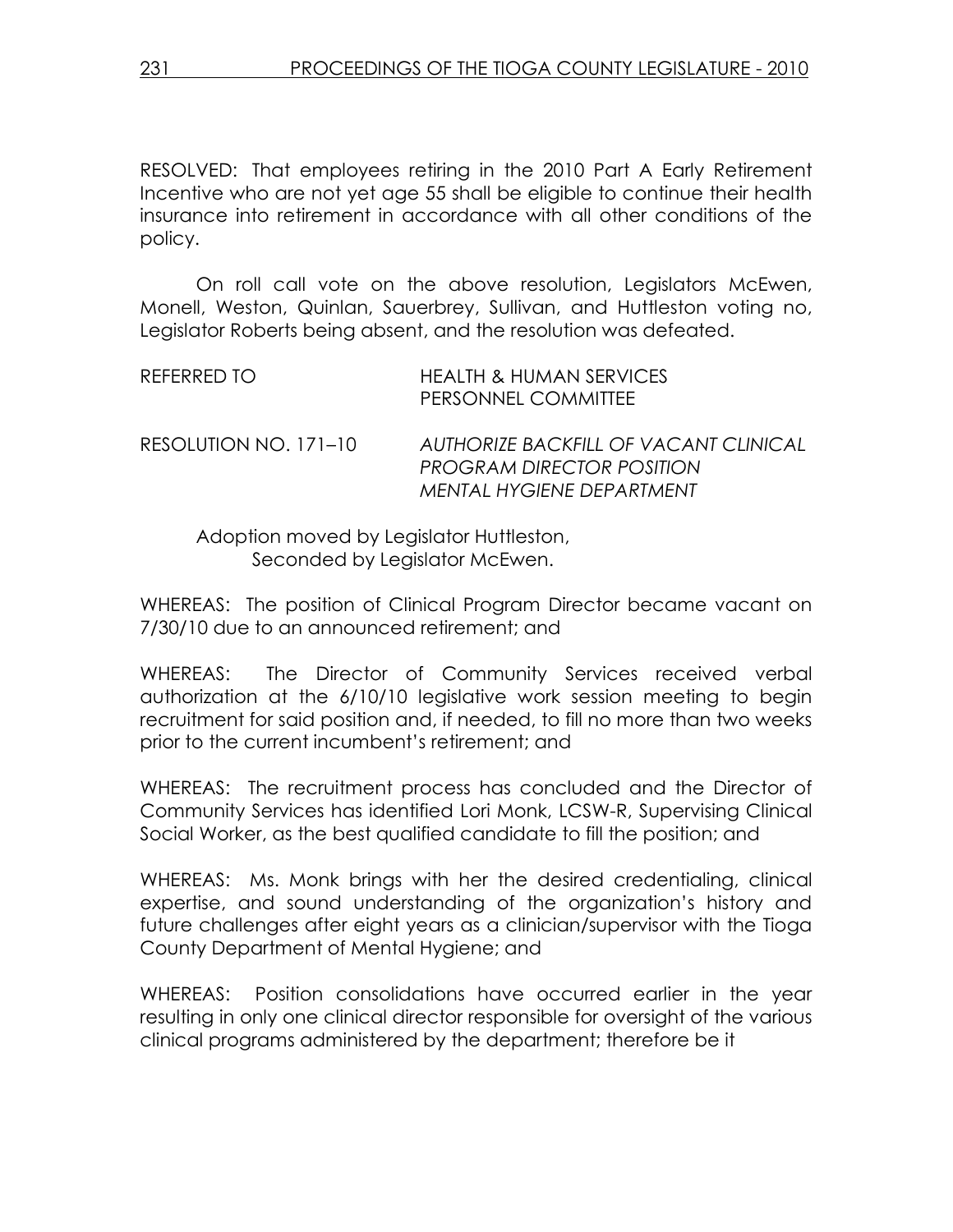RESOLVED: That the Director of Community Services is hereby authorized to backfill the Clinical Program Director position with a provisional appointment of Lori Monk at an annual salary of \$56,000 effective on or after 8/11/10.

> Roll Call: Ayes 07 Noes 00 Absent 01 CARRIED

REFERRED TO: PUBLIC SAFETY COMMITTEE PERSONNEL COMMITTEE

RESOLUTION NO. 172-10 AUTHORIZE TO CREATE AND FILL TEMPORARY POSITION; AUTHORIZE HIRING WAIVER SHERIFF'S OFFICE

 Adoption moved by Legislator Sauerbrey, seconded by Legislator Monell.

WHEREAS: In accordance with §65.3 of the New York State Civil Service Law, the current incumbent serving in the position of Payroll Clerk/Typist must vacate said position effective September 13, 2010; and

WHEREAS: The Payroll Clerk/Typist performs all aspects of the very involved payroll process at the Sheriff's Office; and

WHEREAS: The Sheriff would like a replacement to have an opportunity to train with the incumbent for two payroll cycles; therefore be it

RESOLVED: That one temporary full-time position of Payroll Clerk be created effective September 13, 2010 at an hourly rate of \$13.070; and be it further

RESOLVED: That the Sheriff is authorized to fill said temporary position for the period of September 13, 2010 through October 8, 2010; and be it further

RESOLVED: That the Sheriff is hereby granted a waiver from the 60-day Hiring Delay for the Payroll Clerk/Typist position and is authorized to fill it on a permanent basis as of September 13, 2010.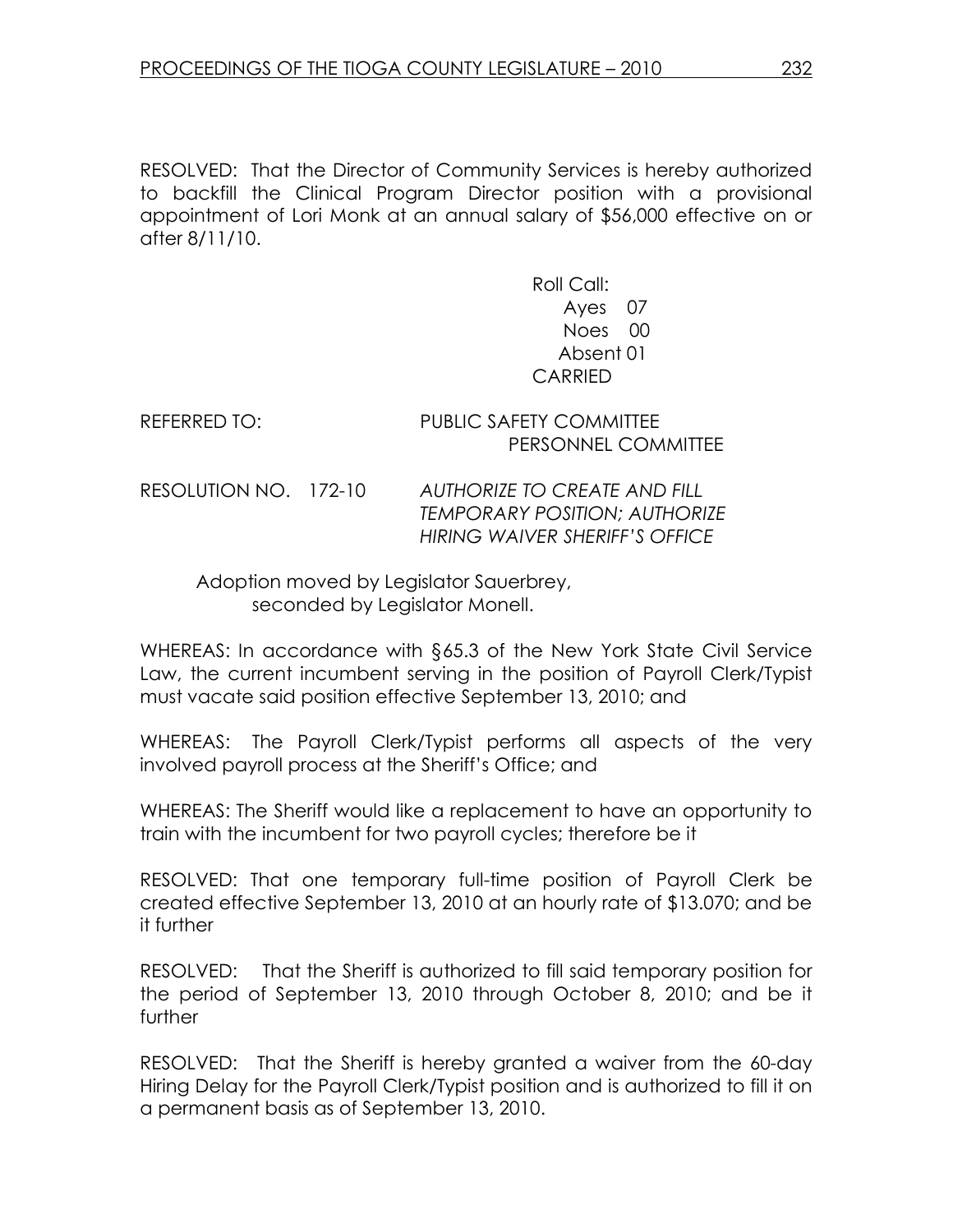On roll call vote on the above resolution, six members voted Aye, Legislator Sullivan voting no, Legislator Roberts being absent, and the resolution was adopted.

| REFERRED TO:          | ADMINISTRATIVE SERVICES COMMITTEE<br>PERSONNEL COMMITTEE                                 |
|-----------------------|------------------------------------------------------------------------------------------|
| RESOLUTION NO. 173-10 | <b>AUTHORIZE BACKFILL</b><br><b>DEPUTY ELECTION COMMISSIONER</b><br>(BOARD OF ELECTIONS) |

 Adoption moved by Legislator Monell, Seconded by Legislator Sauerbrey.

WHEREAS: The Board of Elections is represented in a Bi-partisan manner; and

WHEREAS: Both the Republican and Democratic Election Commissioners are appointed to their respective positions for a two year term; and

WHEREAS: The Commissioner of Elections appoints and prescribes the duties and shall secure in the appointment of employees of the Board of Elections equal representation of the major political parties; and

WHEREAS: The Republican Deputy Election Commissioner position will become vacant on September 13, 2010; and

WHEREAS: The vacancy is occurring during the preparation for the upcoming election that is transitioning to the new Optical Scan Voting system in compliance with the Federal Help America Vote Act; and

WHEREAS: Tioga County Legislature established a 60 day delay in back filling vacant positions for the purpose of cost savings; and

WHEREAS: The Republican Commissioner of Elections would like to backfill the position without delay to allow for the search of a qualified candidate to begin immediately; therefore be it

RESOLVED: That the Republican Commissioner of Elections is hereby granted a waiver from the 60-day Hiring Delay for the Republican Deputy Election Commissioner position and is authorized to fill effective September 13, 2010 at an annual salary of \$27,000.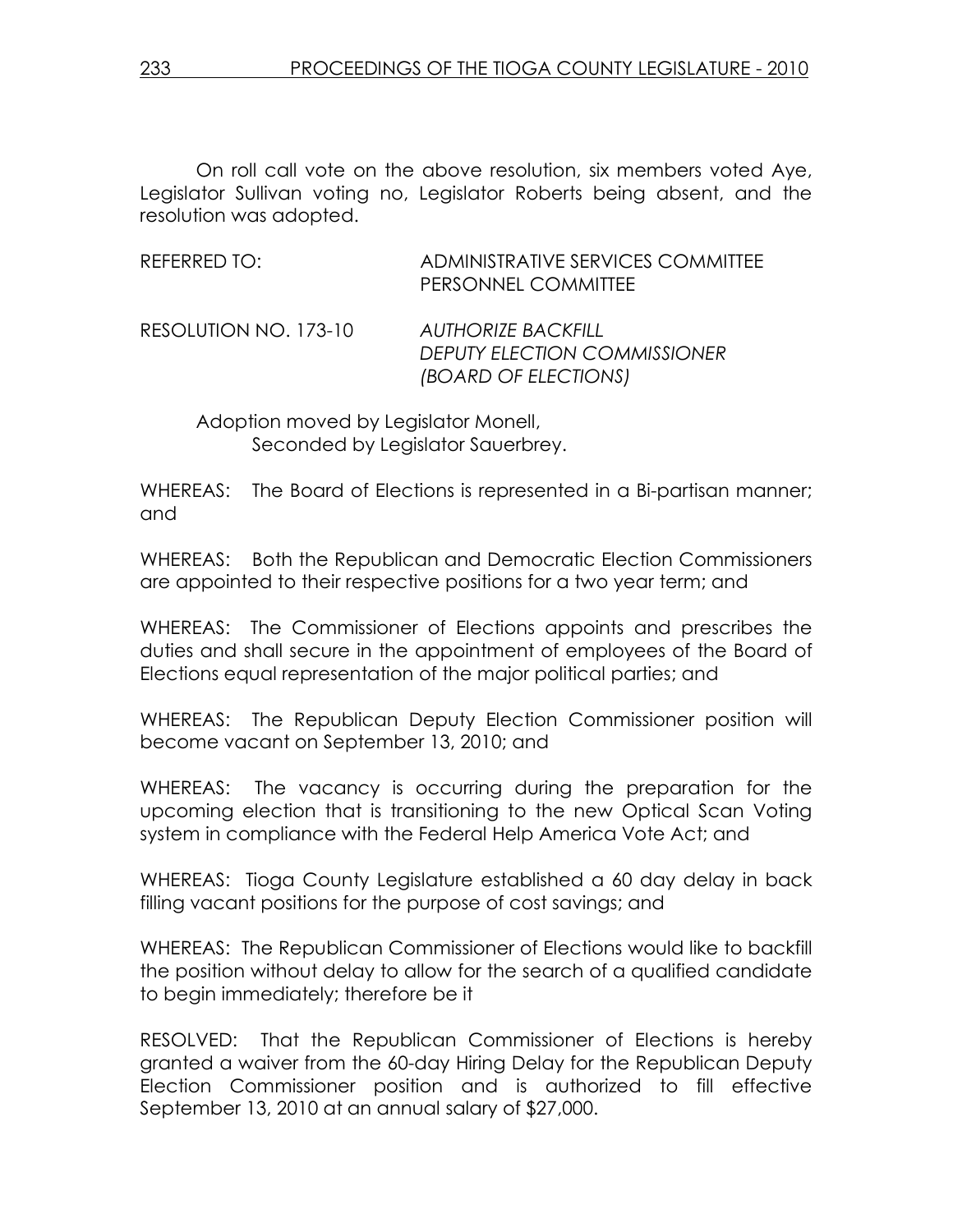On roll call vote on the above resolution, six members voted Aye, Legislator Sullivan voting no, Legislator Roberts being absent, and the resolution was adopted.

 Legislator McEwen made a motion to consider the following latefiled resolutions, seconded by Legislator Monell, and carried.

REFERRED TO: PUBLIC SAFETY PERSONNEL

RESOLUTION NO. 174-10 BACKFILL FULL TIME

DEPUTY SHERIFF POSITION; AUTHORIZE HIRING WAIVER SHERIFF'S OFFICE

 Adoption moved Legislator Sauerbrey, seconded Legislator McEwen.

WHEREAS: The Tioga County Sheriff's Office has a need to backfill a full-time Deputy Sheriff position due to the resignation of a Deputy Sheriff effective July 29, 2010; and

WHEREAS: The Tioga County Sheriff's Office has found Thomas DuPay, a former Deputy Sheriff, willing and eligible to accept appointment to such position; and

WHEREAS: The Sheriff has received approval from the TCLEU to hire him at the 2010 one-year contract rate, or \$43,623, due to his previous law enforcement experience; therefore be it

RESOLVED: That the Sheriff is hereby granted a waiver from the 60 day Hiring Delay for the position of Deputy Sheriff; and be it further

RESOLVED: That the Tioga County Legislature authorizes the Sheriff's Office to fill the full-time Deputy Sheriff position with Thomas DuPay at an annual salary of \$43,623 per year, effective August 30, 2010.

 On roll call vote on the above resolution, six members voted Aye, Legislator Sullivan voting no, Legislator Roberts being absent, and the resolution was adopted.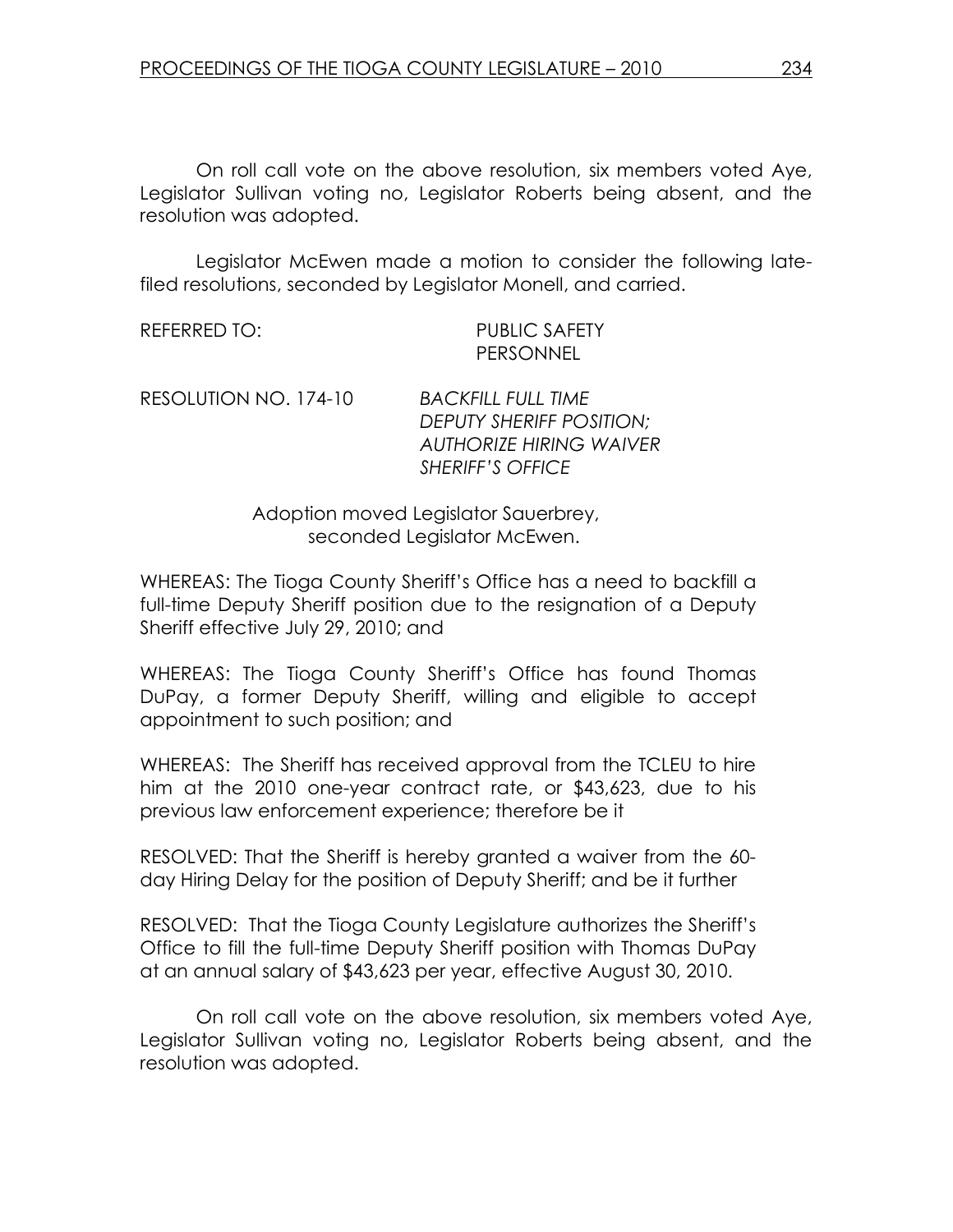REFERRED TO: LEGISLATIVE WORKSESSION

RESOLUTION NO. 175-10 APPOINT COUNTY LEGISLATOR

 Adoption moved by Legislator McEwen, Seconded by Legislator Sauerbrey.

WHEREAS: 7<sup>th</sup> District Tioga County Legislator William Oberbeck submitted his resignation from his office effective August 1, 2010; and

WHEREAS: The balance of Legislator Oberbeck's term runs through December 31, 2011; and

WHEREAS: Pursuant to Local Law 3 of 1978, the 7<sup>th</sup> District seat must be filled by a qualified resident-elector of the Towns of Candor, Richford or Newark Valley; and

WHEREAS: The Legislature has found and determined that a qualified resident-elector residing in the Town of Newark Valley shall be appointed to fill the unexpired term of William Oberbeck; now therefore be it

RESOLVED: That Eddie J. Hollenbeck is hereby appointed Legislator effective August 11, 2010 to fill the remainder of the term of William Oberbeck who resigned effective August 1, 2010.

 On roll call vote on the above resolution, six members voted Aye, Legislator Sullivan voting no, Legislator Roberts being absent, and the resolution was adopted.

| REFERRED TO: | <b>FINANCE/LEGAL COMMITTEE</b> |
|--------------|--------------------------------|
|              |                                |

RESOLUTION NO. 176-10 ACCEPT AUCTION BIDS FOR COUNTY OWNED PROPERTIES ACQUIRED FOR DELINQUENT TAXES, AUTHORIZE EXECUTION OF DEEDS

 Adoption moved by Legislator McEwen, seconded by Legislator Huttleston.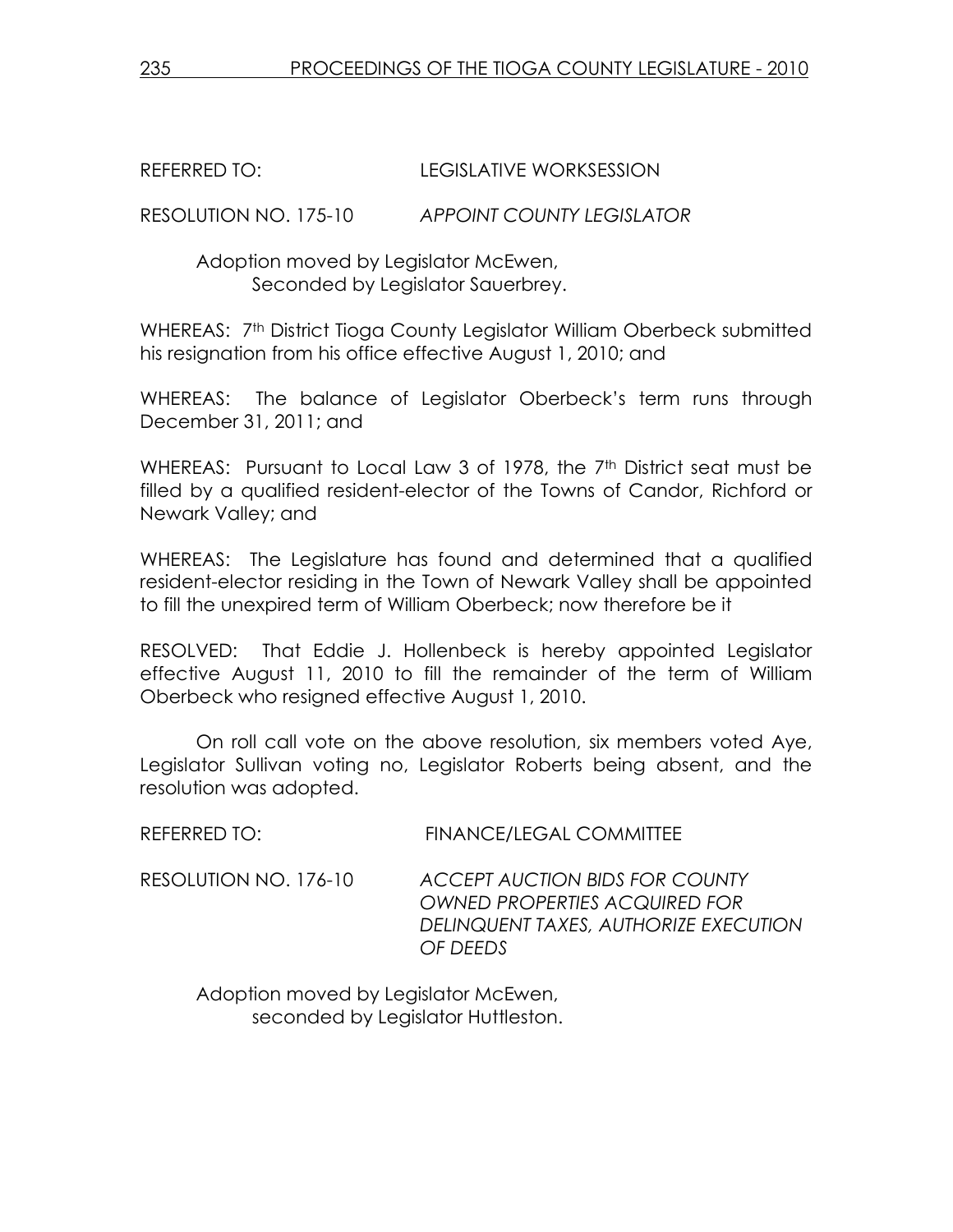WHEREAS: Properties acquired by Tioga County for nonpayment of taxes in the Towns of Barton, Candor, Newark Valley, Owego, Richford and Tioga were offered for sale at Public Auction conducted August 6, 2010 by the County Treasurer; and

WHEREAS: It is the intent of the Tioga County Legislature to place the properties back on the tax rolls; be it therefore

RESOLVED: That the following bids, being the highest made at said Auction for the several different properties offered, be and hereby are accepted and the Chair of the Tioga County Legislature authorized to sign and record, on receipt of the amount of the bid and recording costs, Quit Claim Deeds conveying the various parcels to the successful bidders and to their assigns:

| <u>Town of Barton:</u>                            | Purchaser:               | Bids:       |
|---------------------------------------------------|--------------------------|-------------|
| Tax Map #-Prior Owner                             |                          |             |
| 166.19-5-52, Loco Holdings, LLC                   | Leprino Foods            | \$3,000.00  |
| 1667.09-1-10.20, David Manzer &<br>Joann M. Myers | Ken Jacobson             | \$9,000.00  |
| 166.16-2-54, Marino, Christine                    | Steven J. Chaffee        | \$26,000.00 |
| 166.19-2-25, McCarthy, Michael                    | Detail Works, LLC        | \$15,000.00 |
| 166.15-1-71, Parmalee, Donald L.                  | Donald B. Marsh          | \$22,000.00 |
| 167.15-1-12, Stewart, Frederick                   | Ken Jacobson             | \$10,500.00 |
| 13.00-1-14.12, Woodcock, George &                 | Ken Jacobson             | \$10,000.00 |
| <b>Barbara</b>                                    |                          |             |
| Town of Candor                                    |                          |             |
| 74.00-1-32.20, Babcock, Karen A.                  | Owego Corp.              | \$11,000.00 |
| 81.00-1-30, Coleman, Natasha Fratello             | Steven T. Chaffee        | \$13,500.00 |
| 61.09-3-70, Krauss, Henry & Terri R.              | Ken Jacobson             | \$1,000.00  |
| <b>Town of Newark Valley</b>                      |                          |             |
| 75.18-1-81, Javis, Louis                          | Joseph E. Tomazin Jr.    | \$6,500.00  |
| 75.18-1-82, Javis, Louis                          | Two Pieces sold together |             |
| Town of Owego                                     |                          |             |
| 132.09-1-8, Boehlert, James S.                    | Eric D. Slate            | \$700.00    |
| 128.08-7-68, Cedar Associates, Inc.               | Ricky W. Ulrich          | \$2,100.00  |
| 175.00-2-51, Groats, John C. & Bertha             | Lori Searfoss            | \$1,000.00  |
| 128.08-2-20, Haskell, Gary E.                     | Nathan T. Kennedy        | \$2,000.00  |
| 142.14-1-14.1, Johnson, Hubert                    | Christine M. Pelto       | \$6,500.00  |
| 129.05-3-7, Loco Holdings                         | Matthew J. McKane        | \$100.00    |
| 128.08-1-4, Loco Holdings                         | Elizabeth J. Keir        | \$100.00    |
| 117.20-2-42, Loco Holdings, LLC                   | Ken Jacobson             | \$7,500.00  |
| 128.08-4-20, Loco Holdings, LLC                   | <b>Brian Robie</b>       | \$21,000.00 |
| 128.08-4-40, Lumnah, Michael J. & Steven J.       | C. H. Lohmeyer, LLC      | \$2,000.00  |